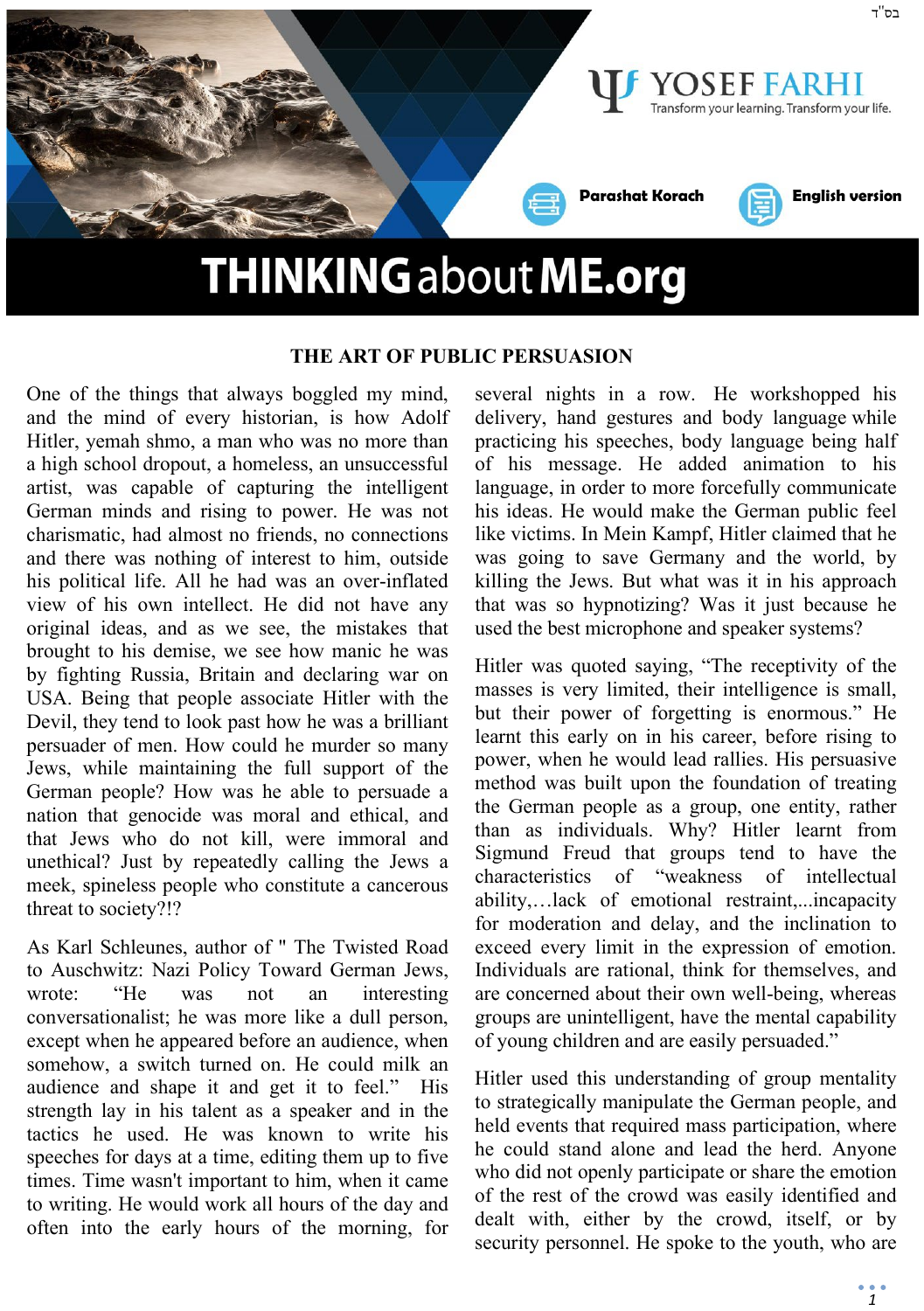easier to make into a herd- mentality. As Hitler was quoted saying, "He alone, who owns the youth, gains the future."

This explains why his body language was such a big factor in his delivery. This is in line with Freud's belief that a crowd demands "strength or even violence" of its leaders: "It wants to be ruled and oppressed and to fear its master". Hitler, ym'sh, conveyed a sense of strength and power through his speeches, during which he would yell and wave his arms violently.

Many world-class speakers know these truths about public speaking, at least subconsciously, and use these tools for the good. Some of the top coaches of the world have massive impact on people, only through rallying up the crowd. And they make it hard for you to speak to them or get a coaching session in on a one-on-one conversation, because they feel comfortable only on stage, and when "you" are in the crowd. And even if they do have one-on-one sessions, they use the concept of riding the crowd, in order to build trust, which, hopefully, they use to provide you with more value than the money you pay.

People who get comfortable on stage eventually realize the following. You can do things at the podium that you can't do, when you are one-onone. Being that the mind of the masses is weak, you can get the audience to cry, laugh, or change belief systems, moral systems, and ethical systems. You can get a crowd to escalate tensions and make a revolution, you can get people to give donations they would not otherwise give, all because of the psychology that makes crowds and herds dumb, while as individuals, people are smart.

Now, after that introduction, where do we find this life-tool in the Torah? That you can ride a crowd through public speaking and influence even an intelligent mass to accept the most irrational thought by giving them a herd mentality, even if you cannot convince one person?!? That if you talk with confidence and victimize a crowd, you can get them to escalate tensions and throw off all authority? Of course, I would not compare anyone

to Hitler, a maniac, and one of the most wicked men of history. But the method of public persuasion, that concept that Hitler used, is found in the Torah!

Korah used these same exact tools when he persuaded the people against Moshe and Aharon. Korah and his people accused Moshe of being a thief, although he never asked a favor from anyone or took anything from anyone. They accused him of being a liar, although in Parashat Pekudei, Moshe proved his honesty and trustworthiness, with the exact account of items for the Mishkan. They accused him of sleeping with their wives, although Moshe separated from his own wife, in order to be ready, always, for prophecy. And Korah accused Moshe for "making up" the Torah. (Midrash Yelamdenu) So, how did Korah persuade the people against Moshe? 1. The passuk tells us, in the beginning of the story, that they did not just **speak to Moshe and Aharon, but .** וְעֵל־אַהֵרֹן They congregated against Moshe and Aharon. Someone who studies the parasha will notice that Korah spoke only to the crowds; he gathered the crowds, to get his point across. Moshe answered Korach and the people, and no one responded to Moshe's answer! When Moshe saw that Korah would talk only to the masses, and he could not have a discussion with him, alone he tried to have a discussion with Datan and Aviram; but they, also, said that they did not want to talk to וַיְּחֵר לְמֹשֶׁהֹ מְאֹׂד ,Moshe! When Moshe realized this And Moshe got very angry, and the Midrash says, because, no one wanted to discuss this with him! The Midrash teaches us, *Korah was smart in his wickedness; he said, if I answer Moshe, I know that he is very smart. He will persuade me that he is right. Better that I should not answer him.* (Midrash Tanhuma Yashan 15) And then, when Moshe sets up the ultimatum, Korah does not respond to Moshe, but instead, וַיֵּקְהָל עֲלֵיהֱם קְּרַח ה־כָּל־הָעֲדָה, the whole night he went around to all the tribes, rallying and victimizing everyone: I am fighting your fight! Moshe and Aharon took Leadership and Priesthood and left us all with nothing!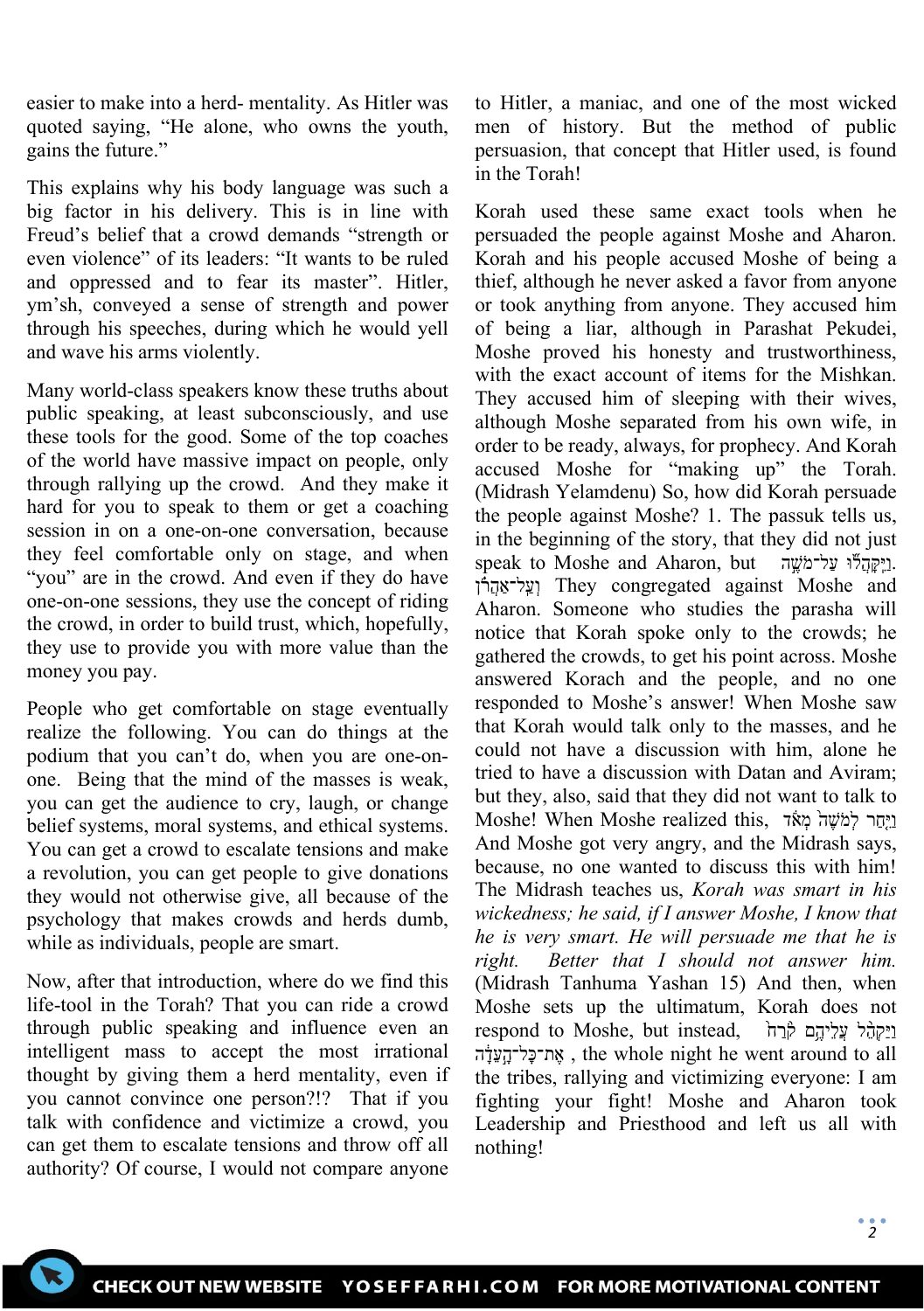2. The Midrash tell us the story that Korah used, a story of how we are all victims of Moshe and Aharon. To save the world, we need to get rid of them! It is because of Moshe that, since we left Egypt, 15,045 Jews have died in the desert, each year! *There was a widow in my neighborhood. She had two daughters and one field. She was plowing her field, and Moshe showed up. "You can't plow with an ox together with a donkey. It is Kilayim (*two different species of animals, together*)…" She was planting her field, and Moshe showed up. "You cannot plant your field Kilayim (*two different crops, together*) …" She was harvesting, and Moshe showed up. "You need to leave Leket, Shikcha and Peah for the poor" … She was setting up the grain in the silo, and Moshe showed up. "You need to give Terumah to the Kohen, Maaser to the Levi, and Maaser to the poor" … The poor widow accepted all Moshe's instructions, in good faith, and turned over all her harvest to him.*

*She sold her field and bought, instead, two sheep. She assumed that she and her daughters could make clothing from the sheeps' wool and benefit from their milk and offspring. When the first baby lamb was born, Aharon showed up. "Give me the first born, because the first-born lamb goes to the Kohen" … She accepted her fate and gave him the first baby lambs… She needed the wool of her sheep to clothe her family, so she started shearing their wool, and Aharon showed up again. "Give me the first of the sheerings, because the first of the sheerings go to the Kohen" … She said, I have no* 

One of the worst things that has ever happened to Ultra-Orthodox Jewry is that it is not cool anymore to have a Rabbi that you consult with. It has become cool for people to be brave, to make their own decisions. It has become "in" for people to decide their own halachic behavior, or behavior when dealing with people, to feel that they are "grown up and can make their own decisions". Until now, this was common in Reform and Conservative circles. But now, it has become part of our systems, as well. This causes great *energy to stand in the face of this man! I will just slaughter my sheep, so that we can, at least, eat their meat! And then Aharon showed up. "Give me the parts that belong to the Kohen." She threw her hands up in despair, "Even after I slaughtered my sheep, I couldn't be rid of Moshe and Aharon!" She said, I will make the meat of my slaughtered sheep holy, to Heaven. Aharon then took all the slaughtered lambs, saying, whatever was cherem goes to the Kohen, and left the poor widow to cry with her two daughters… Korah finished off his story, saying, Moshe and Aharon do everything for themselves, and they blame it all on G-d.* (Yalkut Shimoni)

3. Korah displayed spiritual and material strength. He boasted about his ancestors and the great descendants he saw with his Ruach Hakodesh. He first built trust with 250 spiritual leaders of the people, to have them on his side. He was from the bearers of the Aron Kodesh. He made parties for the people that joined his rallies. (Tanhuma Yashan 5) He was one of the richest people ever, as he found one of the three storage houses hidden by Yosef! (Yalkut Shimoni Kohelet 5: 572)

Persuasion is not good or bad. It depends on what your intentions are, and what the outcome will be. Robert Cialdini has six principles of influence. Reciprocity; Commitment/consistency; Social proof; Authority; Liking; Scarcity. When combining "Authority" and "Social Proof", the persuasion and influence can be super powerful.

# **THE ART OF ASKING A RABBI**

destruction, as we can see now, with "religious politicians" who do not consult with their Rabbis. They can choose injustice, unfair, anti-religious decisions in the name of the greatest values, when underlying their actions is a driving desire for power, pride or fame. On the way to achieving their personal goals, they are causing infinite damage to the entire Jewish people.

I have four people in the world whose opinion of me and what I say and do is important: my Rabbi,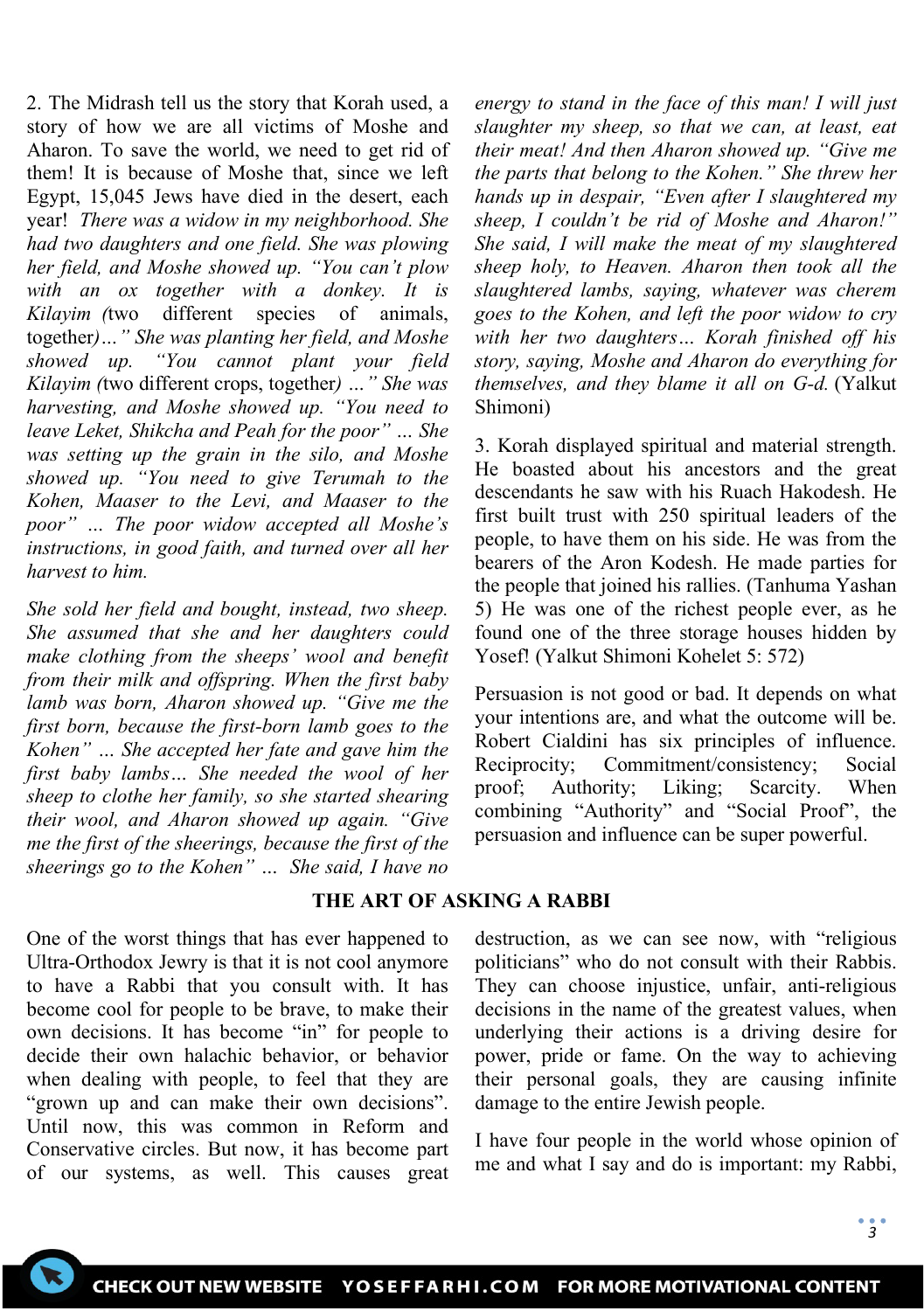my wife, my father and my mother. And my Rabbi always has the final say. I can't afford, emotionally, to care about what anyone else thinks. Recently, a girl in Shidduchim, was asked Hashkafa questions by the prospective yeshiva bachur, and was questioned as to what type of house she wants to build. The answer I told her to say, in the future, is simple. Whatever the rabbi of her husband will tell him is the way of the Torah, and what the Torah wants from us, that is going to be my Hashkafa as well. Simple. There is no place for opinion.

Some people think I am crazy, wrong, irresponsible, immature, for consulting with my Rabbis so much. I don't care. I actually asked my Rabbi this question as well. He answered that Shaul Hamelech's downfall was precisely from that point of not waiting for his Rabbi, Shmuel Hanavi. (Shmuel 1;13; 14) He had good answers not to wait for Shmuel, but no answer is good enough to justify not asking a Rabbi. Although Shmuel told King Shaul to wait for him, Shmuel had not yet arrived, the people were leaving, the Pelishtim gathered to wage war against Israel, and Shaul still had not yet prayed … All the good excuses in the world. From this point of not listening to his Rabbi, Shaul was destined to lose the royalty, as Shmuel said, " וְעַתָּה מַמְלַכְתְּךָ לֹא־תָקָוּם בִּקָּשׁ יִקְוָֿק לֿוֹ אֵישׁ כִּלְבָבוֹ וַיִצַוְּהוּ יִקְוָק לְנָגִיד<sup>ַ</sup> עַל־עַמּוֹ כֵּי לְא יִקְוָק shall "שָׁמַּ֫רִתָּ אֵ֣ת אֲשֵׁר־צִוּךְ יִקְוָק יִק*ו*ַק " *but now, your kingdom shall not continue; YKVK has sought for Himself a man after His heart, and YKVK has appointed him to be a ruler over His people, for you have not kept that which YKVK commanded you.* G-d is not interested in "kings" that are so brave that they make decisions, without consulting with their rabbis. No matter how great or brave you are, no matter how right, virtuous and altruistic you seem to be, and no matter how many excuses you have!

This was Korah's fight. All of us are holy, all of us want to be close to G-d - we do not need middlemen; no one will teach me how to be G-dly; no one will teach me what Judaism really is. If we are all Tchelet, we do not need Tchelet strings; if we are all Sifrei Torah, we do not need Mezuzot; if we are all holy, we do not need rabbis. This argument took down too many great men, not just the great Korah, carrier of the Holy Ark, and the candidate for being the "Levi Gadol", but the Nesiim as well.

This year someone told me that according to the opinion of the Shelah, it took down Nachshon Ben Aminadav, Aharon's brother-in-law, and the forefather of King David! Nachshon was one of the Nesiim, one of the 250 great Rabbis who joined Korah's argument against Moshe! As great as he was, and he was one of the greatest men to walk the face of the earth, he made this grave mistake. Nachshon, who was so brave, who was the first to enter the raging Yam Suf, did something without a directive from Moshe, and that was praiseworthy and rewarded. But when joining Korah to be a "rabbi-less" Jew, after G-d had given the Torah, he should have first asked Moshe or Aharon to explain their position of their positions.

I wanted to write this idea, this week, but I asked my Rabbi, if it is appropriate to write this about Nachshon, especially because the Torah did not mention who those who joined Korah were, probably because the Torah wanted to hide the identity of the great men who fell. My Rabbi said, absolutely not! Nachshon, who was the forefather of the King David dynasty and was praised for his actions, would not have joined Korach! I looked into it more, and found that the opinion that Nachshon was part of those who joined Korah, is not an accepted one! Although it is clear from the Seder Haolam 12 that Nachshon died in the second year of the desert, the accepted opinion is that he died by the ומתאוננים! And even the Shelah's words can be interpreted differently!

Either way, even if Nachshon was not in the fight against Korah, amongst the men who joined Korah against Moshe were men of the greatest stature. We learn from the way the Torah mentions who Aharon married, אֱלִישֱבַע בַּת־עַמִּינָדֶב אֱחָוֹת נַחָשׁוֹן ,that Elisheva's brother was Nachshon, to teach you that when someone marries, he should check to see what type of brothers she has, because her brothers have the nature that will be found in her sons. And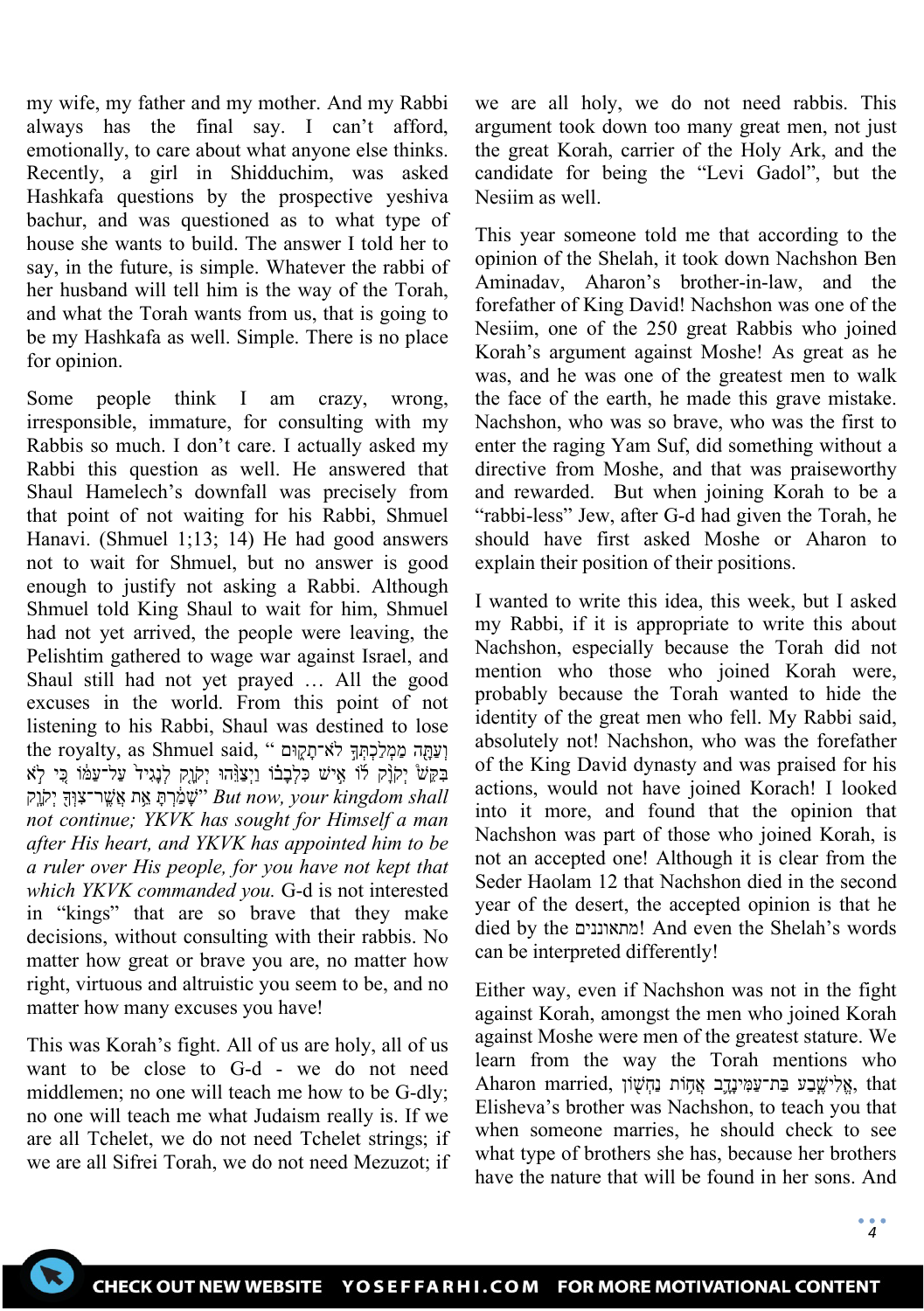behold, the two older sons of Aharon, Nadav and Avihu, died, for using the acclaimed nature of Nachshon to jump to do what their heart tells them is the will of G-d, even before being told do so, in the wrong way!! As the Midrash Sechel Tov tells us, Nadav followed רוחו נדב, the generosity of his spirit. אביהו, Avihu, that he said, "Aharon is my biological father, not my father for advice." And Nadav and Avihu, even though they were greater than Moshe and Aharon, their not being willing to accept guidance caused their downfall!

Even King Solomon, who was one of the wisest men ever, fell after he did not have his Rabbi, Shimi Ben Gera, anymore. Immediately after Shimi was killed, just one Passuk later, (Melachim1; chapter 2-3) King Solomon married the daughter of Pharoah! Although K. Solomon did this with the intention of די-ש-די, to make a universe that would serve G-d, it was the beginning of King Solomon's downfall. That's what happens when one does not have a Rabbi, even if he is the wisest of men!

In today's busy and "connected" world, people do not have time to ask Rabbis. They would prefer submitting a question, electronically. There is no *personal* connection with a Halachic authority or mentor. But the more connection, the better. Here is a story that will blow your mind.

My mother, may she merit all the blessings of the Torah, told me last Shabbat the following story. For those who don't know, my mother, answers all the Kashrut questions regarding the different products, for the JSOR, the Kashrut of Deal, where my father is the Supervising Rabbi and coordinator. One of the most amazing things about the Syrian community is that there are women who, according to the way they dress, you would never think they would be so particular when it comes to Kashrut. My mother, who answer the questions of the three WhatsApp chats, of 1000 people each, said that there was one such particular woman who would bombard my mother with questions, of even things like the kashrut of soap. My mother always

answered her questions with due diligence, no matter how trivial they seemed to be.

One time, this woman Whatsapped my mother. "Mrs. Farhi, I ask you the smallest questions and you always are so kind to take the time to answer me. Mrs. Farhi, I am presently in the hospital, and I am on the bed waiting for the doctor to come in and do an abortion. The doctor said the baby will not be a healthy one, and it will be a big deal to me and my family to have such a baby. I just had this thought that if I ask you every small question, I should ask your advice regarding this question, as well." My mother responded that she does not have the authority to answer such questions, but to wait, as she will immediately take the details of the doctor's opinion, and my father will bring it to the authority who is able to answer such questions, R' Moshe Feinstien's closest, right-hand man. The woman waited for the response. The Rabbi said that she *cannot* go through with the abortion!

This woman got off the bed and started preparing to leave. The doctor came into the room and asked her where she was going. She said, "My Rabbi said I cannot make an abortion, so I do what my Rabbi tells me." The doctor gave her this confused, and then angry, look. "Ask your Rabbi, if he is willing to be the one to bring up this child!" The woman, calmly, turned toward to the door, confidently saying, "I trust my Rabbis. I only put *in* my body what they tell me to. And, I will not take out of my body what they tell me not to."

It turned out that the baby girl needed just minor surgery, and was totally fine! My parents help people they never saw, including this woman, just because they are Jews! 10 years later, when my parents were in the airport before a flight, they noticed a mother and a 10-year-old girl, pointing at them. My parents asked if everything was okay. Do we know you from somewhere, or do you know us? The mother explained with a tear in her eyes, "Yes, this daughter is the girl that I almost killed. But because of my trivial Kashrut questions, you saved this daughter. Thank you!"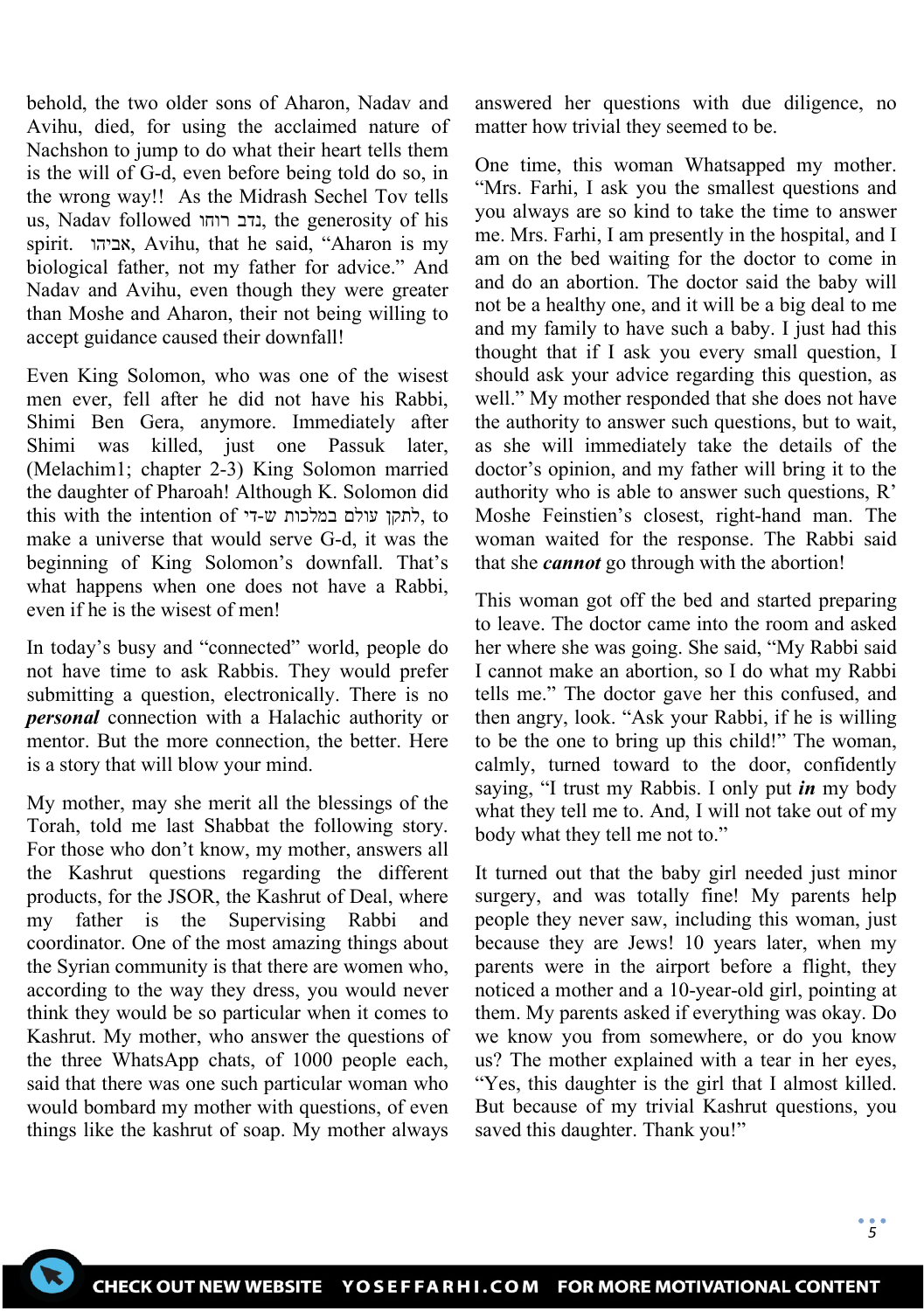#### **THE ART OF NARRATION**

Your life decisions and everyday decisions are generally limited and confined to your four S's. Social (the people you associate with and see, role models, community), State of mind (emotion, mood, physiology, etc.), Structure (what is most accessible, easy, simple, available), and Story (the narrative of your life and of the people you associate yourself with). It is impossible to change yourself, or motivate others to change, without changing at least one of these four S's.

All motivational speakers know this secret. To get you motivated about something, they need to temper with, or implement, one of the four S's. Changing the narrative, the story that people have come to believe, is probably the most powerful. All the pain, anger and grudges in your life, which you cannot rid yourself of, are all your version of your personal story. And people can live their whole life in pain, just to preserve their version of the story, the one they are familiar with, the version they relate to.

The Torah, itself, is written in story form, not as a dry list of laws. Because the way human beings think, the way things stick, is in story format. Any successful storyteller will tell you that there are elements that make specific stories, and specific versions of a story, etched in the listeners' memory.

Korah gathered the people and told them a story. After all Moshe had done for the Jewish Nation, how could Korah persuade the people to go against Moshe Rabbenu and question his trust and validity? Listen closely to Korah's story; pay attention to every detail. You will learn all the wisdom of persuasion and marketing from it. You will learn how to cause people to sell out of one version of a story and buy into another. You will learn how to question your own life stories, the ones that have caused you pain, anger, and grudges.

*There was a widow in my neighborhood. She had two daughters and one field. She was plowing her*  *field, and Moshe showed up. "You can't plow with an ox together with a donkey. It is Kilayim (*two different species of animals, together*)…" She was planting her field, and Moshe showed up. "You cannot plant your field Kilayim (*two different crops, together*) …" She was harvesting, and Moshe showed up. "You need to leave Leket, Shikcha and Peah for the poor" … She was setting up the grain in the silo, and Moshe showed up. "You need to give Terumah to the Kohen, Maaser to the Levi, and Maaser to the poor" … The poor widow accepted all Moshe's instructions, in good faith, and turned over all her harvest to him.*

*She sold her field and bought, instead, two sheep. She assumed that she and her daughters could make clothing from the sheeps' wool and benefit from their milk and offspring. When the first baby lamb was born, Aharon showed up. "Give me the first born, because the first-born lamb goes to the Kohen" … She accepted her fate and gave him the first baby lambs… She needed the wool of her sheep to clothe her family, so she started shearing their wool, and Aharon showed up again. "Give me the first of the sheerings, because the first of the sheerings go to the Kohen" … She said, I have no energy to stand in the face of this man! I will just slaughter my sheep, so that we can, at least, eat its meat! And then Aharon showed up. "Give me the parts that belong to the Kohen." She threw her hands up in despair, "Even after I slaughtered my sheep, I couldn't be rid of Moshe and Aharon!" She said, I will make the meat of my slaughtered sheep holy, to Heaven. Aharon then took all the slaughtered lambs, saying, whatever was cherem goes to the Kohen, and left the poor widow to cry with her two daughters… Korah finished off his story, saying, Moshe and Aharon do everything for themselves, and they blame it all on G-d.* (Yalkut Shimoni)

Obviously, this story was entirely fabricated. The mitzvoth of *Terumah, Maaser, Leket, Shikcha* and *Peah,* etc., are all mitzvoth of Eretz Yisrael! Korah was still in the desert! Who was plowing and harvesting while the Jews were in the desert?! How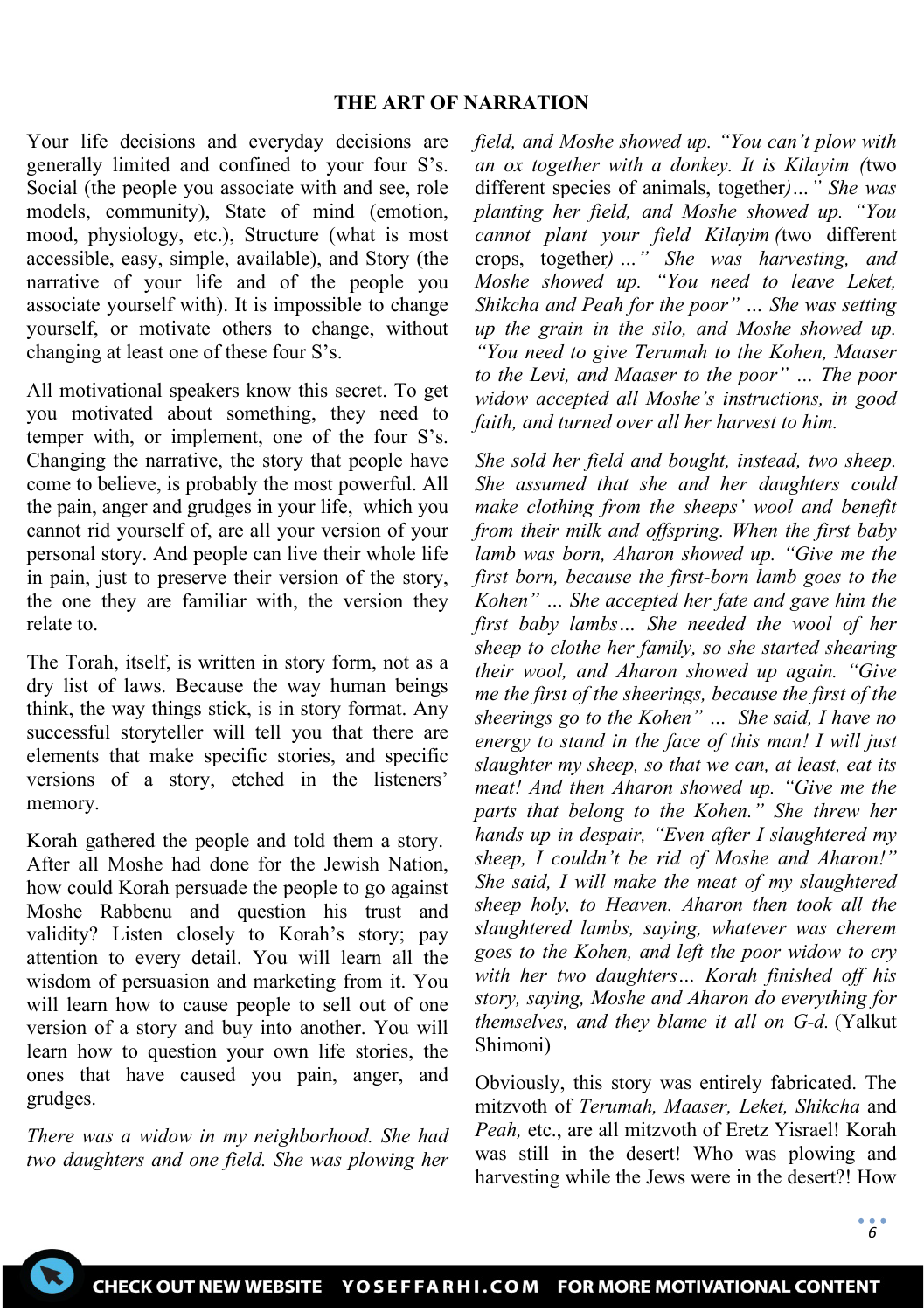were the people foolish enough to believe Korah's story?!

Korah was not a fool. He knew that, on a rational level, he had no shot in trying to get the people to be on his side and to question their trust in Moshe. He knew he needed to talk to their emotions. He knew he needed to relate to them. The narratives of our stories that hurt us most, the ones that we bought into and we cannot let go of, are the ones that we relate to, the ones that talk to our emotions. Emotions can take over rational thinking, and our emotions are just the result of the stories that we tell ourselves.

Tony Robbins has an amazing method how to relate to people and talk to their emotions. He calls it BEND WIMP. What are the Beliefs of the people you are trying to relate to? How do they Evaluate success? What are their Needs? What are their Desires? What are their Wounds, the pains they are running away from? What are their Interests; how do they busy themselves, in their free time? Who are their role Models? What would make the people you wish to relate to Proud?

Korah was a Bend Wimp master. Korah, a brilliant man, knew he needed to relate to the people through a story that would take them out of reality and bring them into a world of imagination. Korah knew to focus on the people who felt that they had been wronged, his neighbors from the tribe of Reuven. Reuven's tribe were most upset that the Leviim got the special benefits, which they felt were rightfully theirs. After all, Reuven was Yaakov's firstborn. Korah knew that there were at least 250 people, mostly from Reuven's tribe, who desired to be on the same level of closeness with G-d as Moshe Rabbenu, and were willing to sin for .הַחַטְאִים הָאוֹה בּוַפְשׁׁתֹם שִׁמְה בּוֹפְ the sake of their spirituality He told them a personal story, of someone "he knew" from his neighborhood, and made it sound real.

After he had the Bnei Reuven on his side, Korah was able to move on to addressing the wounds of the rest of the nation: after all, the Levites took the rights from the firstborn of each family. FBLM –

FirstBorn Lives Matter. Korah, the first democrat, brought in the factor of identity, "it's us or them", ּכֵּי כַל־ הַעֲדָה כִּלֵּם קָדֹשִׁים וּבְתוֹכֵם יִקוֵק וּמַדְּוּעַ תִּתְנַשָּׂאָוּ יִקְהָל יְקָנֶק (Bamidbar 16; 3) Korah added salt to the people's wounds, by mentioning all the presents the Kohen receives. Datan and Aviram added more salt to the wounds by questioning the gain of what the Jews had actually received from Moshe and Aharon. *They took us out of Egypt, an established land of milk and honey, and instead of being brought to the Promised Land, we are all going to die here in the desert.* Korah belittled Moshe in their eyes, starting with the Mitzvah of Kilayim, a mitzvah that makes no sense to mankind. He spoke of a crying widow and orphans who had no husband or father to defend them, and were prime candidates for Moshe and Aharon to pick on.

Korah made it seem as if *this is not about his own jealousy*. This was about a purpose greater than himself; it was שמים לשם. After all, who else would defend the poor widow and her orphans? Who else would save the nation from these heartless leaders? Every fight, every protest, needs an element of לשם שמים to catch on. It is amazing how each person who joined Korah's bandwagon, and the slogan that said, Just Not Moshe, had their own personal agenda. The Firstborn wished they could retrieve the spiritual status they had lost. Datan and Aviram had an old account to settle with Moshe. But they all bought into this nonsensical story, because they all related to it, emotionally.

The art of persuasion is one of the most fascinating things in the world. You can persuade someone to think a certain way, to believe a certain way, all dependent on your ability to relate to them, how you portray things and what you embellish and focus on.

Selfie steps to help you uncover your own deeper truth:

1. Go back to the very beginning of every story. (The Torah, is the only story, that actually goes back to the very beginning.) Then, go back a few steps before that.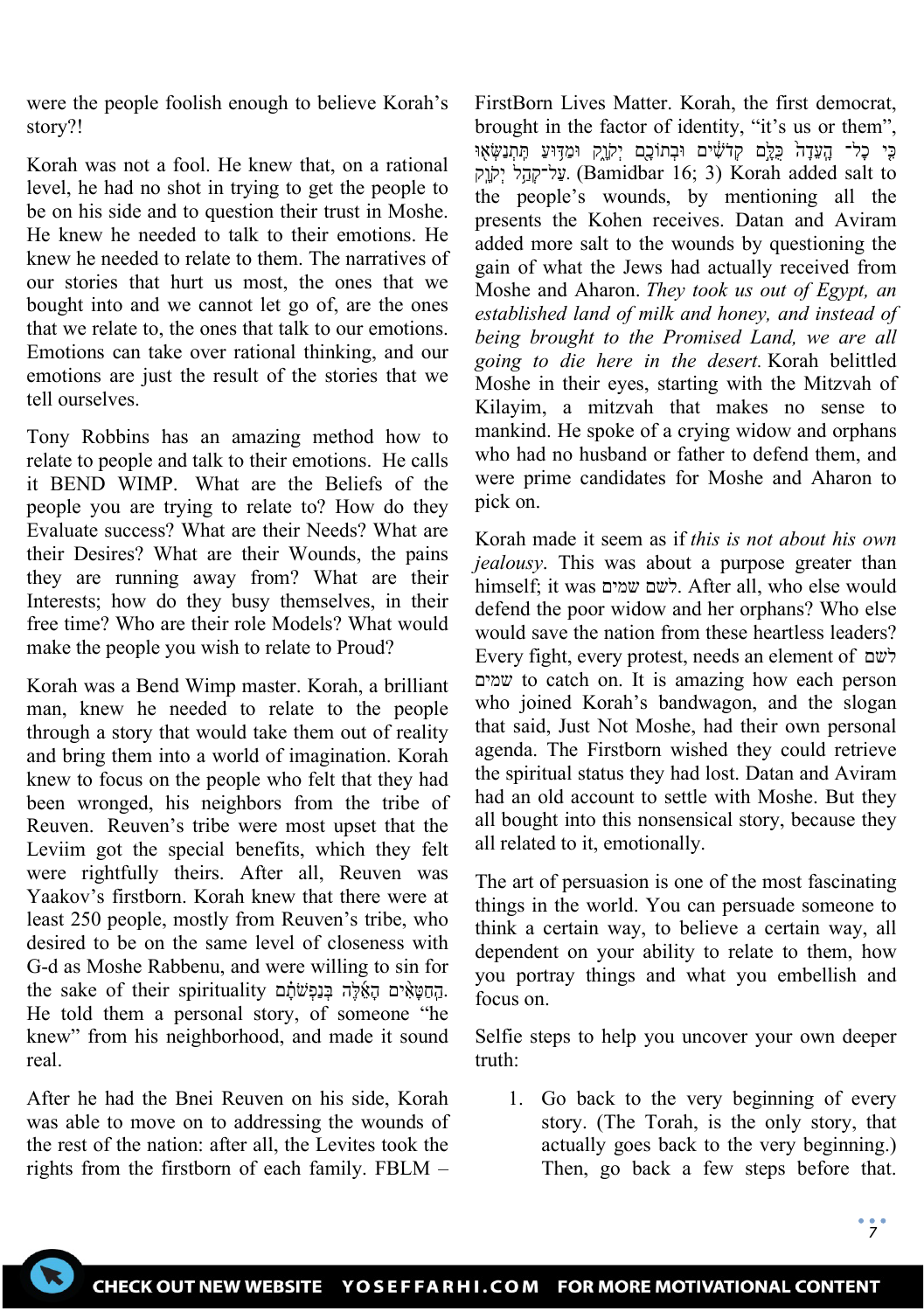There is always an earlier step that people tend to miss. Make sure you bring it all into the narration.

2. What is the drive of the person who is telling the story, and making it a narrative? What does the storyteller gain by holding onto the story?

## **CHASING SPARKS**

One of the greatest challenges for the spiritual Jew is that after we get inspired, we try to live according to our inspiration for a day or two, but then nothing changes. When bringing up children, when inspiring our students, we face the same dilemma. We get them inspired to grow, but not long after, we see that nothing has really changed. In a world where success is measured only by results, this can be defeating, depressing and discouraging.

It seems that all we are doing is just chasing sparks. Why then is inspiration so important?

In Parashat Pinhas, the Torah tells us that the sons of Korah did not die. Originally, they had advised their father to dispute Moshe's authority; during the rebellion, however, they had "thoughts of Teshuva in their hearts". (They stood up for Moshe, despite the dispute. Yalkut Shimoni 752) So, G-d made them a "high place" in Gehinom, a place where they were able to safely stay. (Rashi 26;11)

This is interesting. King David compiled the Sefer Tehillim from the prayers of ten great personages: Adam Harishon. Malki Tzedek. Avraham. Moshe. Heyman. Yedutun. *And the three sons of Korah*. (Bava Batra 14b) How did King David know what the sons of Korah said if they were in Gehinom, underground? Who ever heard them?

Rashi explains that *Asir, Elkanah, and Aviasaf, the sons of Korah, did not die; but rather, they said Shira there, and that is where they made their Mizmorim. Then, Korah's sons went up from Gehinom, and Ruach Hakodesh was bestowed on them.* (Rashi Tehillim 42)

- 3. Try to explore and differentiate between the objective facts of the story, and the subjective narrative. Question every detail of the story, even if it seems unimportant.
- 4. What other versions of the story are there? Which version has the most facts and honest, unbiased witnesses?

Why is it that just thoughts of teshuva were powerful enough to save them from the harsh punishment they deserved?

This is a fundamental principle of Judaism, that a single thought of Teshuva can turn a Rasha into a Tzaddik, even if the Rasha did not go through the הרי את מקודשת לי על .cleansing process of Teshuva Kiddushin (מנת שאני צדיק אפילו רשע גמור מקודשת 49b)If someone just *says* that he is a tzaddik, even if he is, in fact, a Rasha, it can make him into a tzaddik. How does that make sense? The person has not yet gone through the process of Teshuva!? All he did was have a thought to be better!? Because a single thought is the first part of the process of connection with G-d, of becoming a Tzaddik. Allow me to explain.

There are two parts to Teshuva. There is the relationship part of it. Then, there is the cleansing part. There is לתורתך אבינו השיבנו, which is rekindling the relationship, and there is לנו סלח אבינו, wiping away the sins. The two are not interdependent. And this is the reason why, before being judged on Rosh Hashana, before blowing the Shofar, we recite the Psalm of the Shofar blowing, that is attributed to the sons of Korah. לבני למנצח מזמור קרח) Tehillim 47). From them we learn the power of a single thought of spiritual inspiration, at a time that we need it most. That just a thought, alone, of wanting to be a Tzaddik, is enough to save a person from the worst punishments he deserves, even without going through the whole cleansing process!

How can we understand this concept, that just a thought alone can make you into a Tzaddik? This sounds so foreign to judgmental thinking!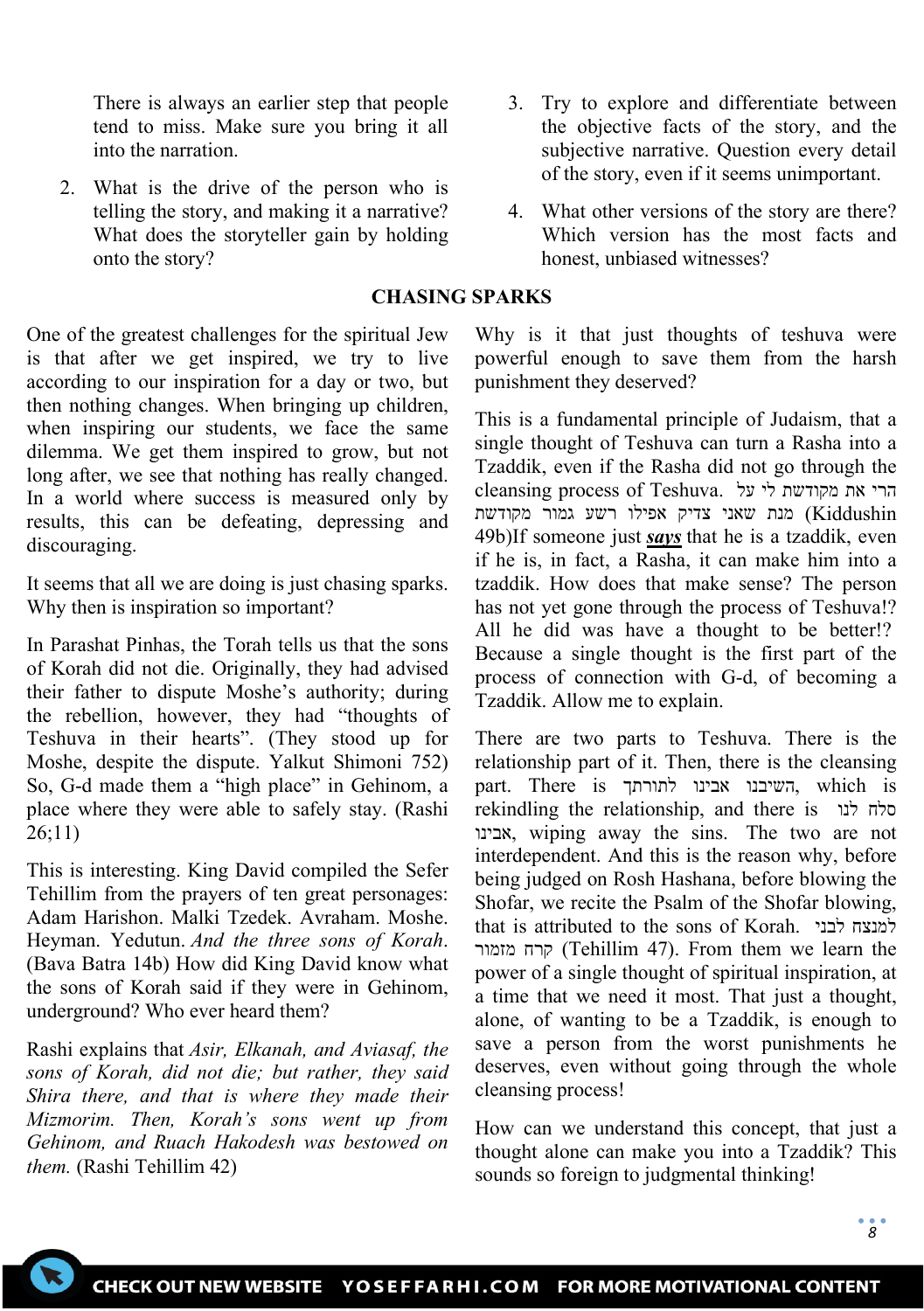Here is how the Zohar begins its very first words. *Rabbi Chezkiah said: "It is written: בִּ*יֹשְׁנָּה יִבֵּין הַחוֹחִים כֵּוּ רַעֲיַתִּי בֵּין הַבְּנָוֹת *As a rose among the thorns, so is my beloved amongst the daughters'. (*Song of Songs *2:2) Who is the rose? This refers to 'Knesset Yisrael' … Just as a rose has in it thirteen petals, so, too, Knesset Yisrael has within her thirteen paths of mercy which surround her from all sides.* (*Zohar* I, Intro. pg. 1)

What does this mean, that we, the Jewish Nation, are compared to roses?

לַמְנַצֵּחַ עַל־שִׁשַׁנִּים לִבְנֵי־קַׂרַח...רָדְ*ֿוָשׁ* לִבִּ֫י דָּבֶּר וֹב ֗ט ...*LaMenatzeach on roses to the sons of Korah… My heart whispered a good thing…*(Tehillim 45) The Yalkut Shimoni asks why the sons of Korah were likened to a rose. *Weren't they more like thorns, and did they not deserve to be burned like the rest of the thorns that they were a part of in their dispute with Moshe!? … The sons of Korah wanted to give G-d from the golden pans full of incense. But G-d said, I do not need your gold and silver. I do not want your incense of abomination. Instead, I want roses! The sons of Korah said, We are the roses! To which G-d answered,* "*You have won over me! (נצחתני (This is*  Yalkut(*למנצח על שושנים לבני קרח of meaning the* Shimoni Tehillim 747).

What does a rose exemplify? Universally, it relays the message, "I thought about you." In the big world, results, bottom line, dollars and cents are what counts. It does not make a difference how

greater the man, the bigger the blind spot.

you think, because everything is based on technical considerations. In relationships, though, thoughts are what make the relationship or break the relationship. There is a golden rule in relationships. People do not remember what you do for them. People only remember how you make them feel. You make people feel better by thinking about them, and *showing* that you thought about them.

Roses are used to improve relationships, because relationships are dependent on what place the relationship has in your thoughts. G-d told the sons of Korah, *I do not need anything from My Children. All I want is that you will be thinking about Me! All I want is roses!*

The comparison of Klal Yisrael to a rose conveys the idea that even if we are surrounded by thorns, or evil deeds, in the darkest moments of our lives, we find a way to think about G-d, we look for inspiration. Why are the Jews compared to roses? *The rose is unique in that no matter how fiercely the wind blows, no matter how much it is pricked by thorns, it always finds a way to be facing upwards; so, too, the Jewish people. No matter what type of exile we go through, or what situation we find ourselves in, our hearts are always in line with our Father in Heaven*. (Vayikra Rabba Acharei M. 23)

Sometimes, we are just chasing sparks of inspiration, but that's fine. Because that is precisely what makes Klal Yisrael the roses we ultimately are.

### **THE "F" PIRATES**

The emotions that control us the most are the emotions that we do not notice. Just awareness of an emotion is more than 50% of the solution. Many times, others can be more aware than we are of the emotions that are inhibiting us, because emotions are blind spots. This is the story of Korah. Despite Korah's greatness, or rather, because of Korah's greatness, he made such a grave mistake. The When coaching students in learning, I am on the lookout for the three F's. Not the F's on the report card, but the three F emotions. Fear, Frustration, and Failure. Any fear, such as "I might make a mistake", or a fear that "I wasted my time studying, if I get less than an 80", can be classified as a fear and will zap one's focus. In all areas of performance in life, but especially in learning, the three F's can "pop the tires" of peak performance. Once the emotion is present, the circuit to the learning brain has been turned Off. And when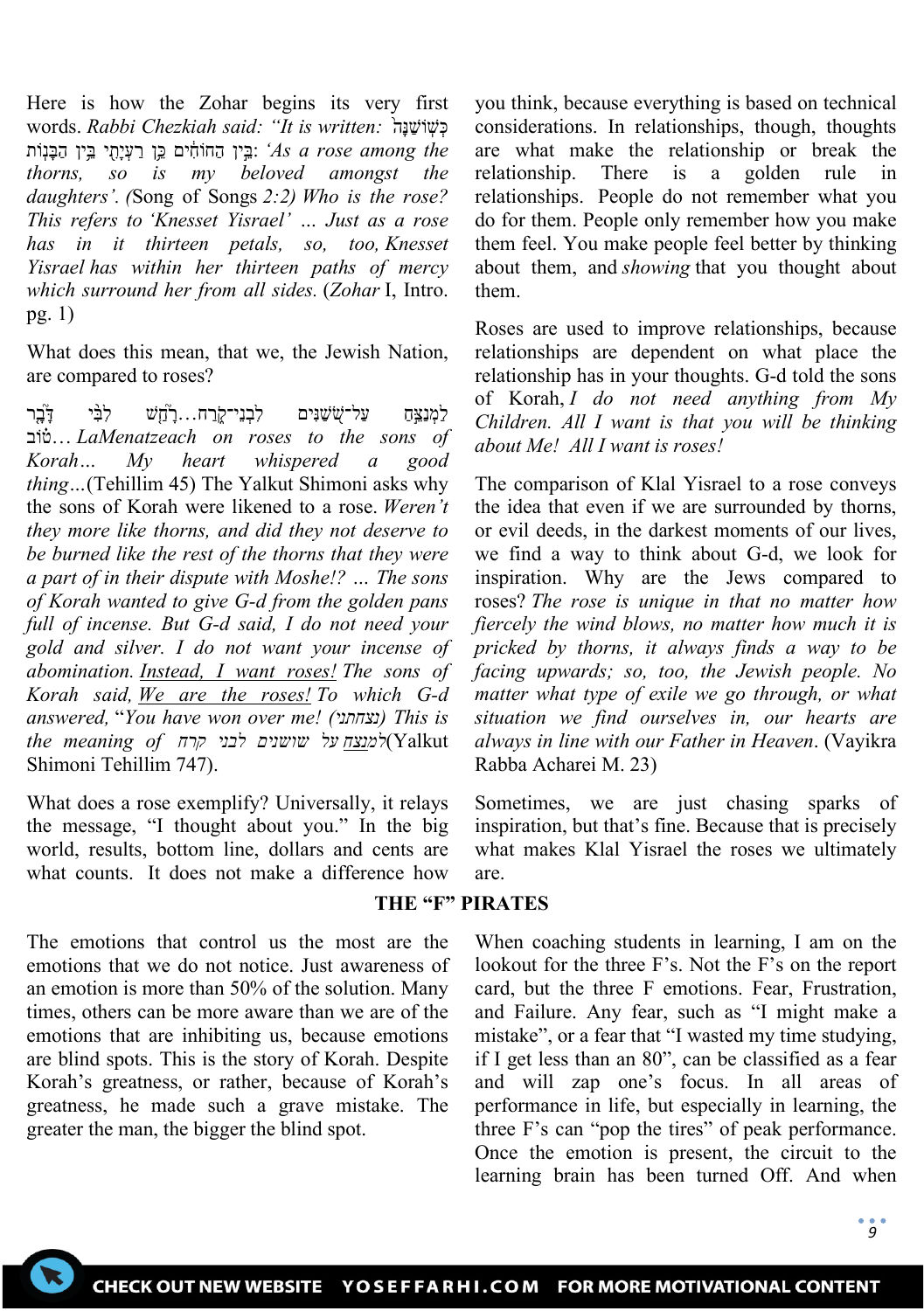someone is not able to focus, it is most of the time an emotional issue.

It is not only in school that we need to learn, in which emotions are blind spots. Many people have the mistaken idea that learning ends with the diploma. This is far from the truth. There are many different types of intelligence, such as financial intelligence, intelligence of art and music, and athletic intelligence (how one controls the balance and energy of his body). The most important intelligence, of course, is emotional intelligence. This means how you manage your emotions in order to get where you want to in life.

When someone says something stupid, it does not mean that he is stupid. Most probably, it is because his emotional intelligence was short-wired by some type of emotion. For example, fear of what someone may think, say or do, or fear of failure, triggered by a thought such as "my older brother is more successful", and mistakenly interpreted as "I am not successful".

A successful businessman needs to take bold, calculated risks. That's impossible when a person is overcome with feelings of Fear, Frustration, or Failure. And, as said above, awareness is more than 50 percent of the solution. In this week's parasha, by noticing how a great man like Korah fell, we can learn how important it is to be aware of one of the most powerful emotions. Jealously. And we see what jealousy can do when one is not aware of its presence.

There is a common mistake made about Korah; people can interpret the parsha as implying that Korah was just a jealous man looking for power. After learning the commentaries, it will be clear that this was not at all the case. Korah was on a much higher spiritual level than we can even fathom. He carried the Holy Ark, and he was constantly working on his spirituality and totally separated from all physicality. He had Ruah Hakodesh. He was a highly respected man, in a very holy generation. He was not just a 'simple guy'. This whole fight was, *in his eyes,* שמים לשם, for the sake of Heaven's Name, and he had just one

agenda: there was only one thing that he wanted to do – to bring Ketoret in the Holy of Holies. He knew what was at stake, that he might lose the battle against Moshe, but he just wanted that chance, and he believed with every bone in his body that he was right. He let his wife instigate the fight, but, as he was striving for spirituality, he never dreamed that the driving force behind his dispute was jealousy of his cousin, Elitzafan. We know that Korah was jealous, only because our Rabbis teach us this. But, Korah, himself, had no idea that this was the case.

The Masters of Mussar teach us that everyone has jealousy. It is just that there are "different strokes for different folks". People are jealous of others, whom they feel are in the same boat. Or, others who have the same goal and put in similar efforts, but get far better results. This is why jealousy can be stronger in families. So, if you find that you are jealous of someone, it does not mean that you are weak. It means that you are aware. And it means that G-d is putting you to a test, to overcome it, and to recognize that you are not in the same boat with anyone else*. You are in your own boat.* And *love* your boat.

Our Rabbis teach that if Korah would have fought off his jealousy, he would have become a High Levite. Just as there is a High Priest, a title that Aharon deserved for lovingly accepting the fact that his younger brother, Moshe, was inaugurated to a higher position than he, so, too, Korah could have been uplifted had he accepted his position. (Whenever a person goes through a Nisayon, a test, it is because G-d wants to bring him up a level. The word נסיון means Test, but it also means to be raised up high, להתנוסס נס . ( Once a person is aware that he has jealousy in him, he is in a much better position to overcome it. Awareness of emotions means that you can now fight them with logic, and not let the emotion rule you.

There is a saying that "The way to Hell is paved with good intentions". Even Eichmann was murmuring, before he was hung, "I was a good officer. I was carrying out my orders." Human morale won't let a person do something wrong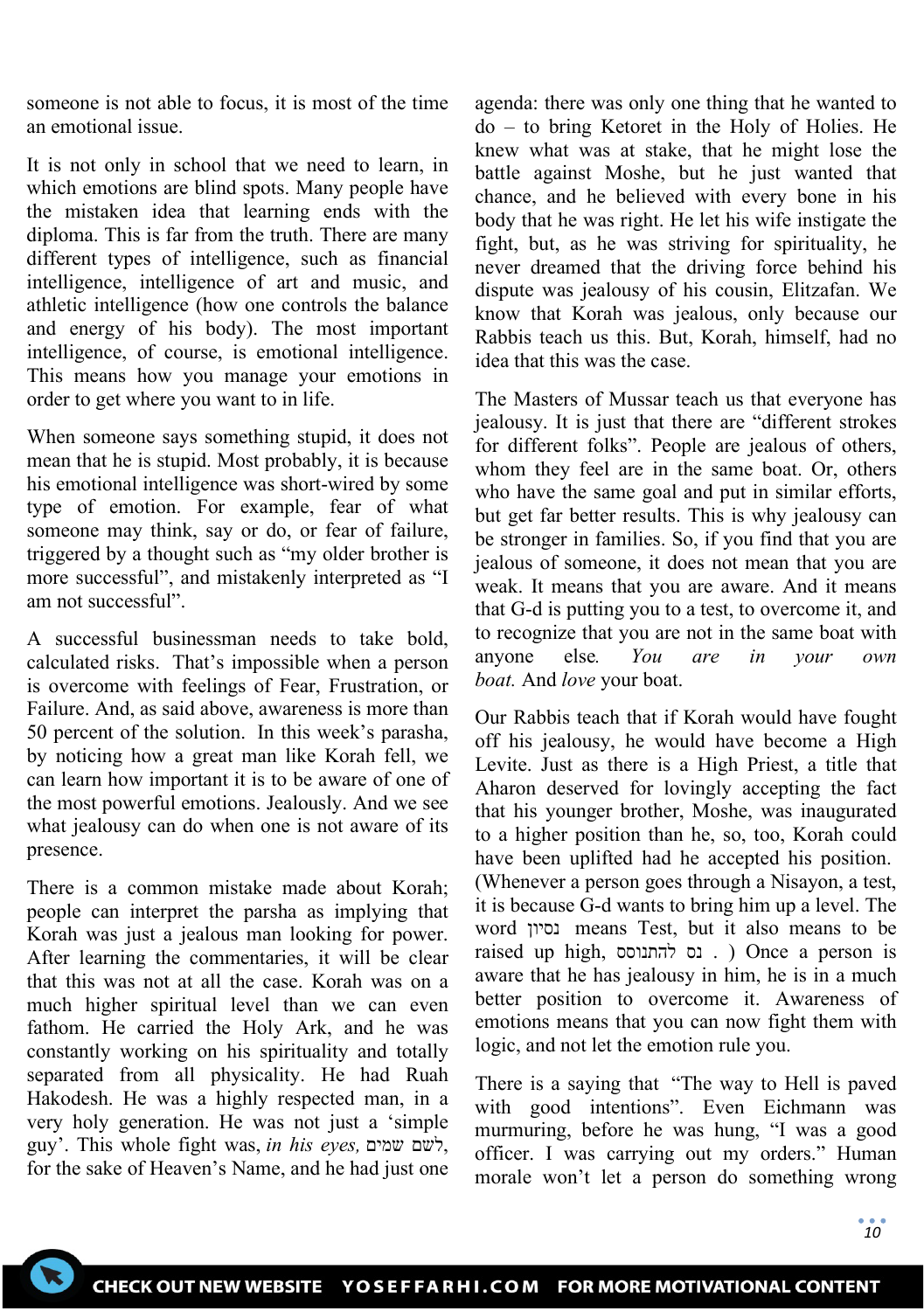without self-justification. This is the lesson from Korah that we need to internalize. That a person's

emotions can blind him into justifying the worst behaviors, habits and actions.

#### **G-D'S CALCULATOR**

Korah and his followers filed a complaint against Moshe and Aharon. "*The whole nation is holy, and why should you be raised, self-importantly, from amongst G-d's community?"* Korah wanted to be just as holy as Moshe and Aharon. Despite Korah's high position, Korah wanted the highest level of holiness; being a Levi was not enough for Korah. He wanted to be High Priest. Moshe answered Korah's complaint… *"Isn't it enough that G-d separated you (as Levite), do you also want to be a Kohen?"*

Moshe's answer doesn't seem to add up. Moshe, the holiest of men, who ascended the Heavens to bring down the Torah, built the Tabernacle, and served with his brother Aharon as High Priest can't tell a Levite to be content with being a Levite. It is like the rich fellow comforting his struggling, destitute friend, *"Cheer up! At least you have bread and you're not starving!"* The poor friend responds, *"If you were struggling also, I would accept your consolation. But, how can you tell me to value bread! Let's see how happy you would be if all you could afford were the bare minimum! You don't think twice when you lose fifty dollars, so how can you tell me to be happy when that is all I have to make Shabbat?"* How then could Moshe, on his high spiritual plateau, console Korah for being just a Levi?

The answer to this is a big lesson. Moshe was telling Korah that there is an enormous difference

between spiritual matters and material ones. True, the more millions the rich fellow makes, the less sleep he loses on small amounts of cash. But in spirituality, in religion, the higher level one achieves does not in any way minimize the importance of the first small steps of spiritual growth. Quite the contrary, the more one values each step of spiritual growth, the more he grows*. Korah, be grateful you're a Levi, appreciate the spiritual level G-d put you on, and then G-d will bring you up to the next level.*

Each step on the way to the Beit Medrash has value, even if you get stuck in the rain and decide to turn back home. Just the decision to go to Beit Medrash is enormous. The Evil Inclination cannot convince the determined to stop coming to the Beit Medrash. Instead, he convinces them that they should be doing much more, and what they are doing has little value!

Take out a calculator and do the math. G-D counts our mitzvoth more than we count money. Our Rabbis teach us *that the entire Universe was worthwhile for G-d to create, if only once, one Jew would say the words*, *Baruch Hu Baruch Shemo!*… One *Amen* is worth a thousand times saying *Baruch Hu Baruch Shemo!* One *Amen Yehe Sheme Rabba* is worth a thousand times saying *Amen!* One word of Torah is worth a thousand times saying Amen Yehe Sheme Rabba*!*

### **FRIEND OR FOE**

.

The wisest of men wrote that the definition of a good wife is a wife who knows how to build a family. Not a woman who is fashionable, witty, fun, supportive, rich, always encouraging or cute. But one who does her job, to build the home, whatever that entails. King Solomon wrote in Mishlei, הכמת נשים בנתה ביתה ,the wisdom of women built her house. תהרסנו בידיה ואולת And the

foolish woman destroys her house, with her own hands. (Mishlei 14;1)

The Talmud teaches that the former part of the verse is referring to the wife of On Ben Pelet. She told her husband that whether Korah was right or Moshe was right, On was not going to be upgraded to High Priest. He had nothing to gain, and could

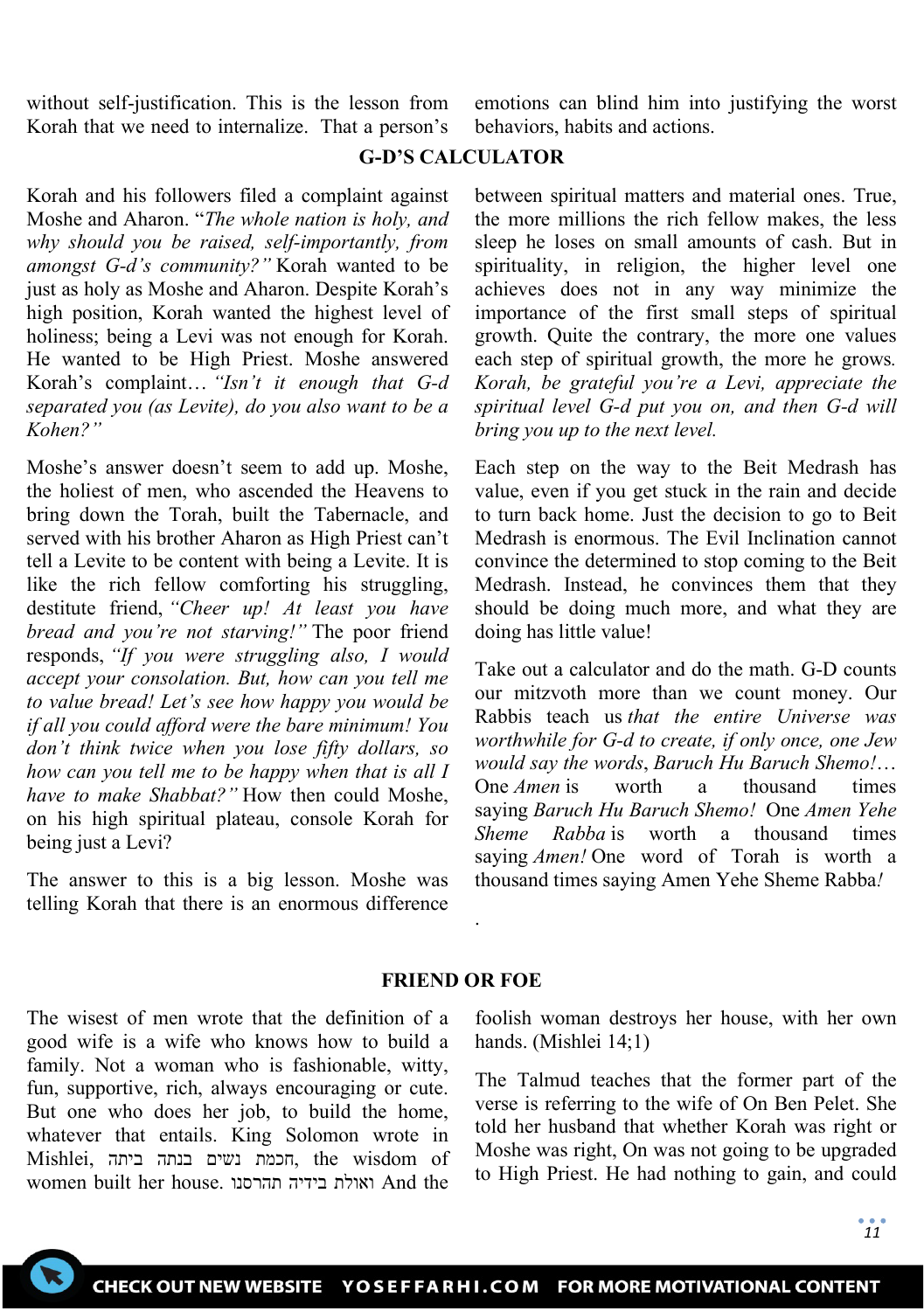only lose. She did not support her husband's argument. She challenged him, ever so gently and respectfully. And by doing so, she saved her family.

Korah's wife seemed to be the kind of woman that many men would wish to have. A woman who holds her husband on a pedestal – as "*the*" first and foremost. "You can do it, Korah!" "You can be number one, the man closest to G-d! Moshe's position is a cinch for you!" "I will make you the most beautiful tzitzit, a blue garment, and you, the richest of all men, my brilliant husband, my tzaddik, father of wonderful children, will be elected over Moshe!" Pretty encouraging, wasn't she? Yet, she demolished her house with her own hands. Because a good wife is not a blindly encouraging one.

In marriage, some of the hardest conversations are the best ones. Opinions, differences, backgrounds. When you see things from another perspective, you notice your blind spots. The Hebrew word for marriage is נישואין, the root being to uplift, נשא. Marriage is about constantly uplifting yourself, and one another. If you do not keep rising to the challenge, the marriage can be terminated.

At times, we tend to think that love in marriage means oneness. Fun, schmoozing, romance, support, and encouragement. But real love is harmony, two different beings complementing each other, even if they are not always complimenting. Quite often, when I am coaching yeshiva students, being part of the chevrah, part of the social life going on in yeshiva, is a major topic. Usually, the way I help boys overcome giving in to the social pressure is by defining what a best friend is. Your best friend is not the one you have the best time with, the one with whom you go on trips, make a barbeque, play ball, and shmooze. Your best friend is the one who brings out the best in you. (Lucky is the man whose best friend in the world is his wife. As long as she brings out the best in you, she is your best friend!)

We like to think that our friends in life are those who smile to us, those who we chill with, those who see the world the way we see it. But quite often, that is not the case. Sometimes, those can be our greatest enemies. Before the Pesach Ben Hazmanim, I got a phone call. It was from a yeshiva student who is a weekly reader of Thinkingaboutme.org parasha papers. "Rabbi, can I ask you a quick question? I have a problem. I am going back home to LA for Pesach, and I have friends there that smoke weed. I have been clear from drugs for my year in yeshiva in Israel. No one else in the yeshiva takes drugs. I really do not want to go back to drugs when I am home for the Pesach break. Rabbi, please, help me."

I recommended either that he delete all of his "drug friends" from his contacts, or that he stay in Israel for Pesach. He opted to delete his friends. Fine.

After Pesach, I bumped into him and asked him how things are going. "Fine". Were you able to stay strong and stay clean over your Bein Hazmanim? "Yes. Until the last few days. Before coming back to Israel, I called one of my best "friends". I told him that I am going back to Israel, and I needed from him a huge favor. I needed him to contact the dealer and buy me some weed. My friend said, I am not doing it. You have been off of drugs for a year. If you want the weed, I'll give you the number of the dealer, and you pick it up yourself. But I am not calling for you. I told him, 'Come on, you are my only best friend in the world. I really need you now, and I promised my Rabbi I will not put those numbers in my phone again. Please, don't do this to me bro, just one pack of weed. Come on! You're my only friend in the world.' So, he went and got me the weed. Rabbi, I am addicted. I am out of control. It's hopeless."

I raised his chin so that his gaze would be locked into mine. "I thought you said that you erased all of your 'Friends' from your contacts? Why was he not erased? If you would like me to help you, I can do so only if you erase him, right now, from your contacts."

Rabbi, you can't ask me to do that. He is my only friend. He is my best friend. He always pulls through for me. Please, I'll do anything you ask of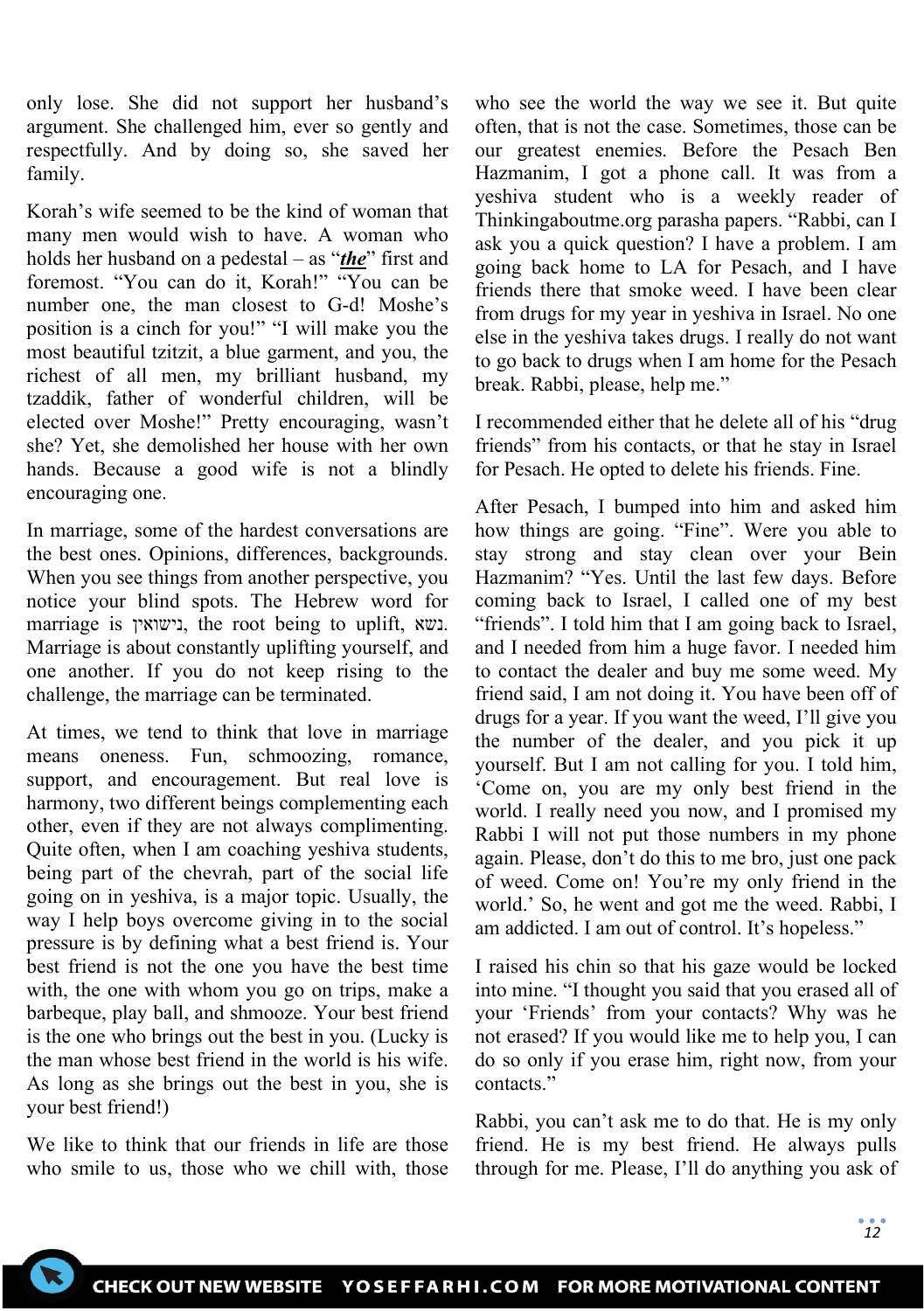me, just not to erase my only friend in life, who was always there for me since pre-1a! (I used to think that the greatest enemy to change is speed. Now I believe that the greatest enemy to change is "friends".)

Many times in life, we need to clarify Chevrah, social circles, we need to evaluate the influence that social circles have on us. It has been said, that if you want to make enemies, try to change something. So when deciding who is friend or foe, first clarify your goals in life. Define a "friend" as one who can help you to get where you want to go in life; those who stand in the way of your goals, or who keep you away from them, are your enemies. Or, you can just leave things up to chance, ignoring your ability to make decisions and guide your own life, making "friends" with people who are nice to you, even though those people are not in line with your life's goals.

Whenever we want to make a change for the better, to improve, we need to examine our social contacts: the ones who are on board with our goals, encouraging new habits that we would like to adopt, are our friends. The people who attempt to pull us away from our life's values are, in this case, our enemies!

This is the secret to all change. And this is the secret to genuine, constructive, long-term relationships.

### **YOU CAN'T HAVE THE JOB**

**וקרח שפיקח היה מה ראה לשטות הזה? אלא, עינו הטעתו – ראה שלשלת גדולה עומדת הימנו, שמואל ששקול כמשה משה ואהרן בכהניו ושמואל ' :**(תהלים צט )**ואהרן שנאמר עשרים וארבעה משמרות עומדות מבני ... 'בקוראי שמו אמר אפשר כל הגדולה ...בניו שכולם מתנבאים ברוה"ק ?הזאת עתידה לעמוד ממני ואני אדום**

*Korah was a wise man. What did he see that led him to do such foolishness, to argue with Moshe? His eye confused him. He saw great descendants going forth from him. Shmuel, who was considered of equal importance to that of Moshe and Aharon, as it says in Tehillim, "Moshe and Aharon, in his Priesthood, and Shmuel, upon calling His Name". Etc. Twenty-four families of Kohanim, all of whom prophesized with Ruach Hakodesh. He said, Is it possible that this greatness will come forth from me, and I will remain silent?* (Midrash; Rashi)

Why does the Midrash use the words הטעתו עינו , his *eye* tricked him. Why not simply say, he made a mistake? And why is it in singular form, עינו, his eye, and not עיניו, his eyes?

I believe the answer is the following. When someone is able to see with one eye, he cannot recognize a clear depth of vision. His sight can be only two-dimensional. G-d created us with two eyes, so that we can see 3D, that we can recognize

depth. When a driver can see only from one eye, he needs to be careful to properly calculate distances in his field of vision. (Try it. Close one eye, and hold two items as far away from you as you can, one slightly closer than the other. Are you sure you can tell which is closer?) Korach's eye tricked him, keeping him from recognizing how long he needed to wait to go up to the next level of spirituality. He miscalculated how far he was from his spiritual dream.

So many men have fallen short of becoming great simply for not having had the strength to wait, for having mistakenly calculated how much patience they need. But the key to everything great is patience. You get the chicken by waiting for the egg to hatch, not by smashing it open.

In R' Shalom Shwadron's Sefer, ויגדך אביך שאל, I saw the following, amazing story. A certain R Eliezer, Rosh Yeshiva of the Lomza Yeshiva, was looking for a new Mashgiach. He traveled to Radin, to ask the Chafetz Chaim if any of the Avrechim there would be suitable for the job. The Chafetz Chaim pointed out a certain scholar, praising his abilities in understanding people, and his Fear of Heaven. R Eliezer took note of the name and traveled back to Lomza. This part of the

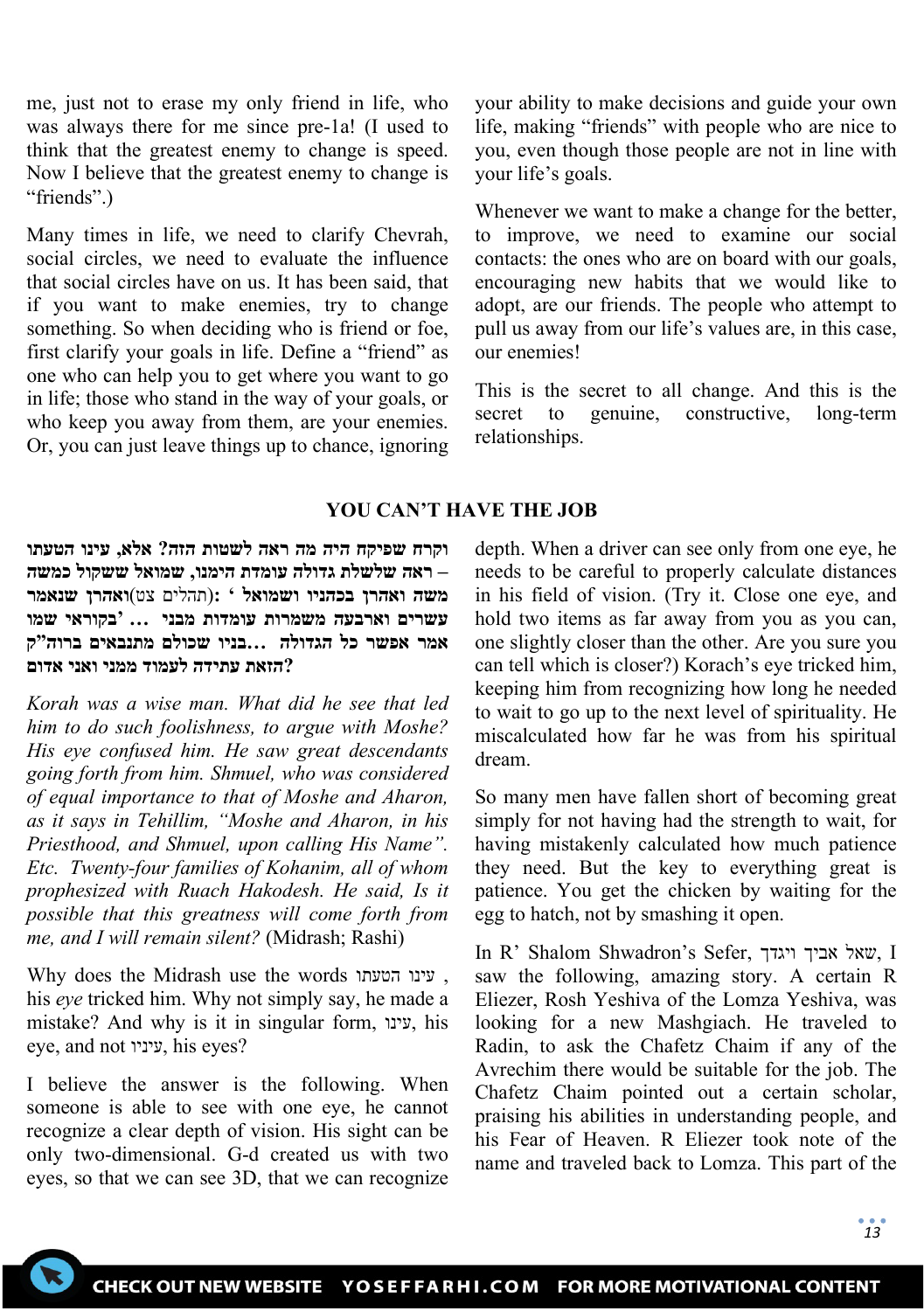story happened during the last days before Bein Hazmanim.

On Chol Hamoed, though, R Eliezer received a message from the Chafetz Chaim, saying that he took back his endorsement from that specific Avreich to be Mashgiach in the Yeshiva. R Eliezer realized that it must have been something very urgent, if the Chafetz Chaim was willing to write on Chol Hamoed to relay this message. So R Eliezer went running back to Radin, to understand what this Avreich did that caused him to lose the zechut of being Mashgiach in the Yeshiva. This was obviously urgent, because then, Lomza needed to find another candidate to fill the position. What could this man have done that was so severe that made him lose his good reputation?

The Chafetz Chaim explained his stand on the matter. "Not long after you returned home, this scholar came to me, complaining about his Parnassah, his livelihood. A man who is complaining about his livelihood cannot be a good Mashgiach."

What?!!? But what is so severe about his having complained to you about his financial state? Why does that mean that he cannot be a good Mashgiach?

"Because if he is complaining about his livelihood, that means he does not have *endless* patience. How can you hire a man to be a Mashgiach in your Yeshiva, if he runs out of patience?"

It is so sad. This man, could have had tremendous merits, helping yeshiva boys find enjoyment in learning Torah. Helping them at this crucial time in their life, to solidify a lifestyle of serving G-d. What an amazing Olam Haba! But he blew it! He just did not have enough patience!!!

### **THE GOOD WIFE**

.

The beginning of this week's parasha lists the people that Korach convinced to join his battle against Moshe. Datan, Aviram and On Ben Pelet. Our rabbis point out that On B.P. was not mentioned in the pesukim amongst those who were punished along with Korach. The Talmud in Sanhedrin tells us the rest of On's story. (Sanhedrin 110a)

Rav said, On ben Pelet's wife saved him. *She said to him , what do you have to gain in this dispute? Either way, you will be a follower. If Korach wins, you will follow him. If Moshe wins you will be his follower. What exactly do you gain here?* … With this, she was able to undo her husband's scheme to go against Moshe, our leader. And, when King Solomon wrote in Mishlei ביתה בנתה נשים חכמת*the wisdom of women built her house*, he was referring to the wife of On.

This is more than puzzling. The main argument רב לכם כי כל העדה כלם קדשים was Moshe against ובתוכם ה' ומדוע תתנשאו על קהל ה'  $\text{``You take too''}$ 

much upon yourselves, for the entire congregation is holy, and G-d is in their midst. So, why do you raise yourselves above G-d's community?" This claim was not dealt with by the wife of On. She did not undo this complaint. So, how exactly did she undo her husband's drive? And, how did she deserve to be called a smart woman *just for asking him what he has to gain?*

The answer is that her wisdom was to see what was *really* bothering her husband. She knew that this claim was bogus, and it was more of a power struggle than anything else. She saw that this was not a fight for justice. Rather, honor was the underlying factor. So, she asked the right question. *What honor do you gain?* Your risk is great, and your gain is nil. She did not tell him , "I think you are making a mistake." Rather, she listened to and recognized the true motivation behind their stated complaints. Her wisdom was displayed here in two things. First, she did not *tell* her husband anything, preach to him or offer advice. She just asked him a very good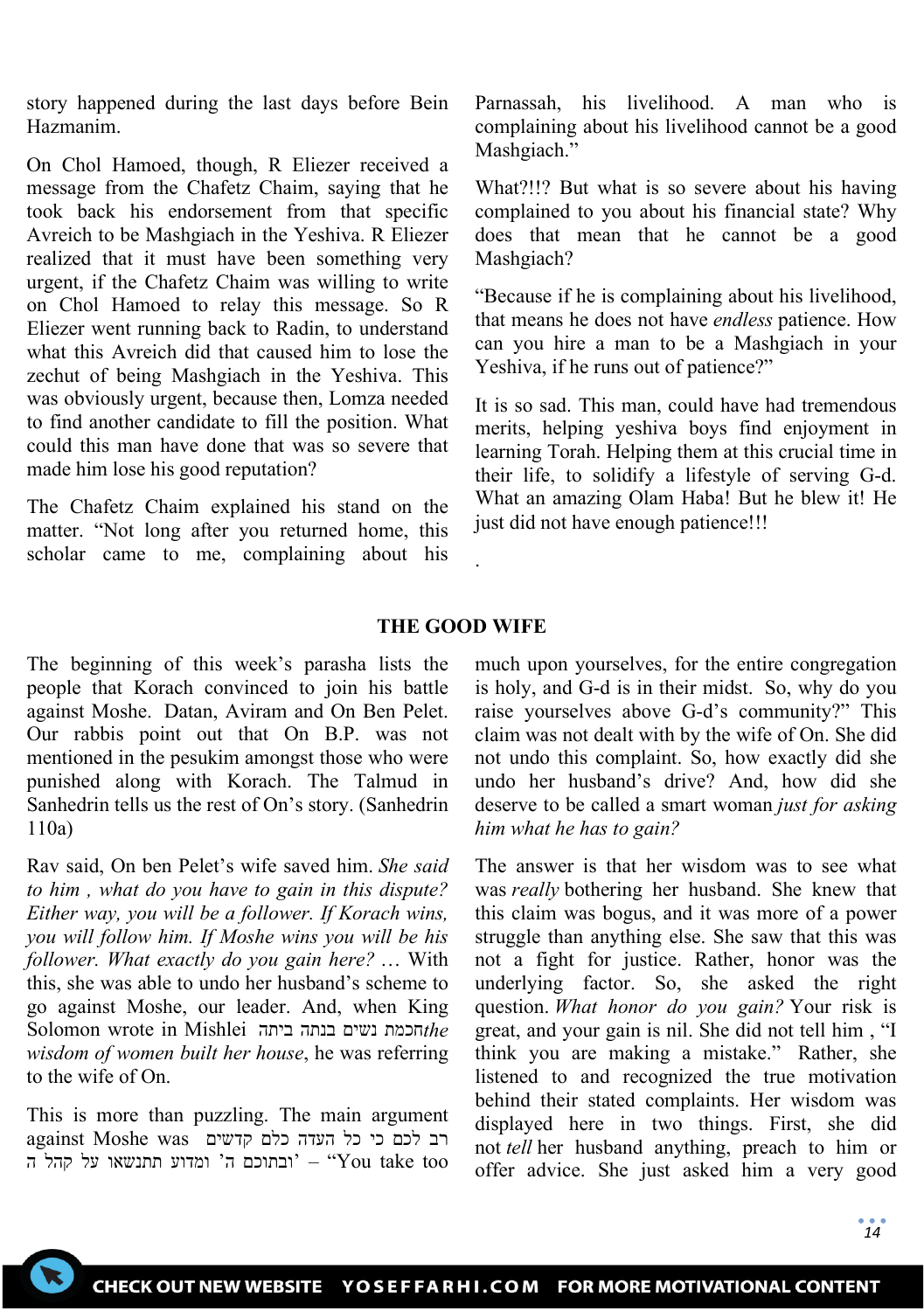question. Second, *she knew the right question to ask*. She made no mention of Moshe and the priestly presents, knowing that these had nothing to do with her husband's underlying drive.

From this episode, we can learn two of the most powerful ways to help the people in our lives, the people that are closest to us. First, we have to listen

## **JUST A REMINDER**

Some of the most important things in life – we overlook. Not because they are not important to us, but because it is so obvious that they are important that we think that there is no importance in thinking about them! There are parents who know that spending ten minutes a day with each child is the *only* way to build a healthy relationship, with good communication to survive the teenage years. It is so important and so simple that it just gets forgotten. It is ironic that, many times, parents involved in education forget to keep to the guidelines with their own children.

There is importance in making a specific reminder for these significant but overly obvious things, so that unbidden and undesirable failures will not occur. If a person just says, I know that it is wrong to gossip, so I do not have to take out time for learning the halachot of sh'mirat halashon in my schedule, inevitably, he will gossip. If a person says that he *knows* that anger is such a bad thing and there is no point in his trying to internalize it by reading the Iggeret Haramban (reminder not to get angry) or making some other effort to avoid it, then he will get angry.

well, extremely well, and notice what is the number one thing that is driving them in the wrong direction. And second, not offer advice too quickly. Giving advice doesn't work anywhere near as effectively as thinking out the right question to get the person to come up with the answer on his/her own.

This was one of the mistakes of Korach. Korach approached Moshe with the following two questions:

\* How can it be that an all blue (*tchelet)*, fourcornered garment still needs to have t*zitzit* (*tchelet* strings)?

\* How can a room filled with Torah scrolls need a mezuzah on the door, if the Torah scrolls themselves contain the *parshiot* of the mezuzah?

A simple answer to this is exactly what we said before: The strings are there to stick out, as an extra reminder, no matter how small it may be, that we have to keep to the *mitzvoth*. The *Mezuza* on the door reminds us that G-d is with us in the innermost rooms of our homes and our souls. It is a reminder on the door post. Korach believed that if a person is great, and Korach himself was, he does not need a reminder. He does not need to do introspection. Let us learn that although we may be great people, we are all still human. We all make mistakes. We all forget. Without introspection, we can end up making mistakes in what may be the most important things in our lives.

### **ELIMINATING JEALOUSY**

I recently met a man of ninety-five who looked much younger than his age. I was so impressed by his physical and emotional energy that I could not resist asking him to reveal the secret of his longevity. Happy to oblige, the vigorous nonagenarian jumped out of his chair and excitedly started telling me his life principles. One of them had to do with jealousy and envy – highly appropriate for the story of Korach in this week's parashah. The man declared that he would never look enviously at those who had more than he did,

but kept focused on those who had less. He explained that this kept him in good shape.

It turns out that the old man's approach is hardly new. King Solomon wrote קנאה עצמות רקב – Envy causes rotting of the bones (Mishlei 14:30). The Talmud explains: If one has jealousy or competitiveness in his heart, his bones will "disintegrate"; that is, he will die before his time. This does not refer only to physical death, but to

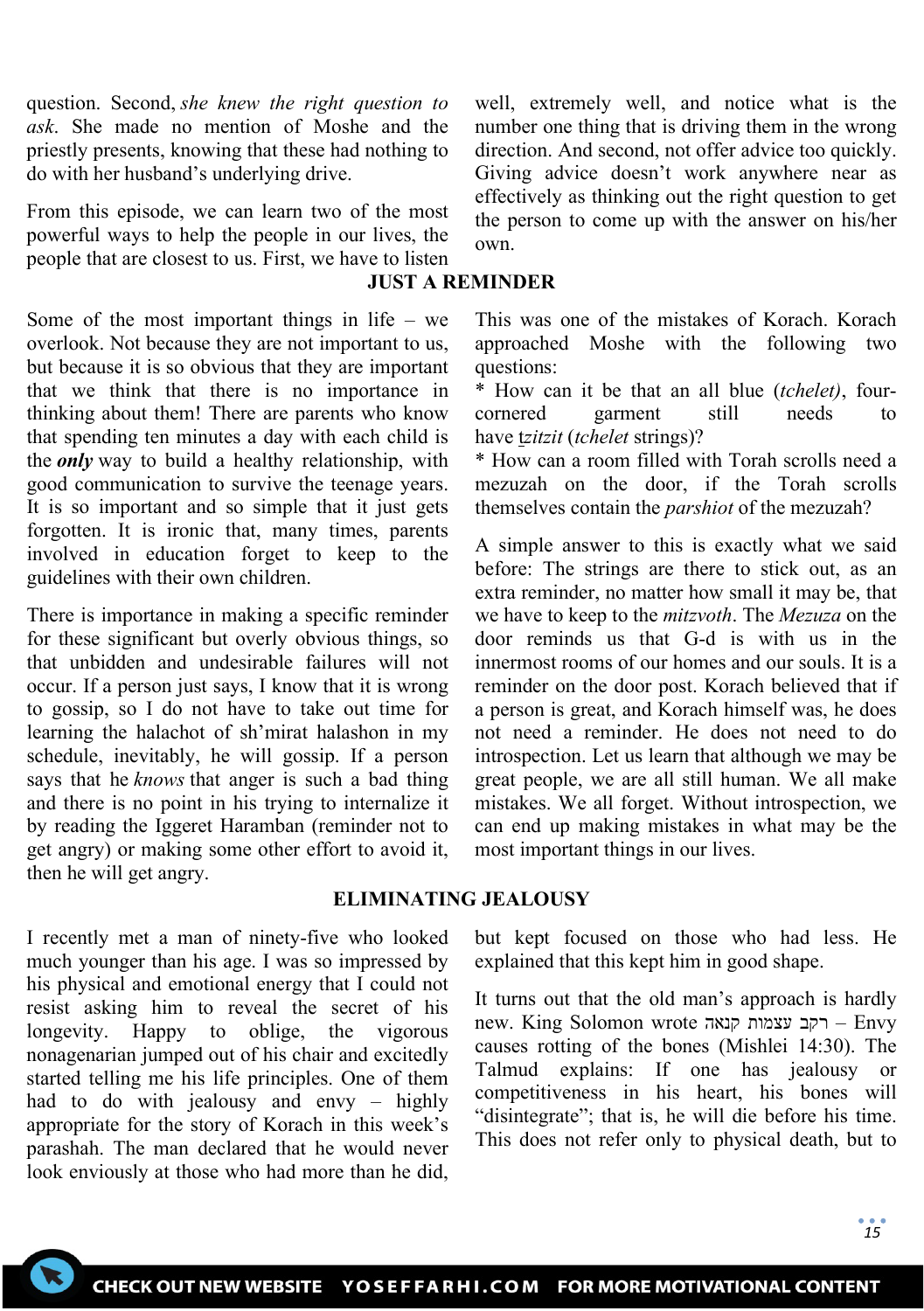such expressions of emotional malaise as nervous breakdowns and heart conditions, as well.

There is another way of looking at the term עצמות which can offer us additional help in dealing with jealousy. עצמות also hints at עצמיות – independent and original character. When we are jealous, we are investing our emotional and intellectual energy in thoughts of what the other person has that we are lacking. By doing so, however, we lose out on improving our own original and independent character. As long as we are busy trying to write our own unique life story of success, thoughts of jealousy will not have room to dance in our brain. But, if we see ourselves as merely part of a group, without a unique identity, we will start measuring our success against that of others. Indeed, the Mishnah in Avot (4:21) says: והכבוד התאווה הקנאה מוציאין את האדם מן העולם – jealousy, materialistic desires, and the pursuit of honor all take a person out of the world. A common understanding of this Mishna is that these negative traits can cause one to lose one's footing in the "social world" in which he finds himself. The Alter of Kelm explains this quite differently. He says that this mishna is referring to a person's own unique world and identity. By being busy with what *others* have or by constantly pursuing honor and pleasure, a person loses out on his own successes and ignores the goals and ambitions that are important to him. He trades something for nothing: instead of expending his efforts on matters within his reach, he squanders his energy on thoughts that can bear no fruit.

There is yet another source of jealousy, one with which we can deal more effectively once we are aware of it. As one insightful rabbi put it: Jealousy often stems from a feeling that something belonging to me was taken away. Hence the word קנאה) jealousy) is very similar to the word קנין (ownership). This feeling is common among siblings. One factor that can make sibling jealousy unusually strong is their perceiving themselves as having started off in more or less the same situation or circumstances. Jealousy is much stronger when someone who started off in a similar situation to ours gets "ahead of the game" or receives easily

things that took us great effort to achieve. As long as we feel that we are in the same boat as the object of our jealousy, we will not be able to free ourselves from jealousy.

There is another mishnah in Pirkei Avos (5:5) that can help us defuse feelings of jealousy. There we learn that in the Beit Hamikdash: צפופים עומדים רווחים ומשתחוים – When the people stood in the courtyard of the Beit Mikdash, they stood crowded together. Amazingly, when they bowed down on their hands and knees, they all had plenty of room. Rabbi Chaim Volozhiner explains that if one believes that his attainments result from his own power and strength – depicted here as standing – he will feel that he should be getting much more for his actions and efforts. This haughtiness prevents him from fully recognizing anyone else's rights to the world in which he lives. Ultimately, this causes him to feel encroached upon by the other person, whom he perceives as interfering in his world. Furthermore, he comes to feel that what he lacks, but sees in the possession of others, has somehow been taken from him. But when he bows down in the Beit Hamikdash and acknowledges that what he gets is ultimately from G-d, he does not feel that the world is his, but rather that there is room for everyone and their successes – and that no-one is taking anything away from him.

לא תחמוד בית רעיך וכו' אשת רעך ועבדו ואמתו ושורו וחמרו .וכל אשר לרעך( שמות כ:יד) "You shall not covet your friend's house ,wife, servant, maidservant, ox, donkey and all that your friend has." If the Torah already spelled out a whole list of things belonging to others that we are not to covet, why then does it need to add a seemingly unnecessary repetition: all that your friend has?

The "all" includes their hardships and problems as well. If each person were to put his lot (his burden) in one corner of the room, including all the good things they have in life as well as all their hardships and problems – everyone would retrieve his own pekel (lot), even if he had the opportunity to choose a smaller, lighter one . No-one has it all good. If you are jealous of the good things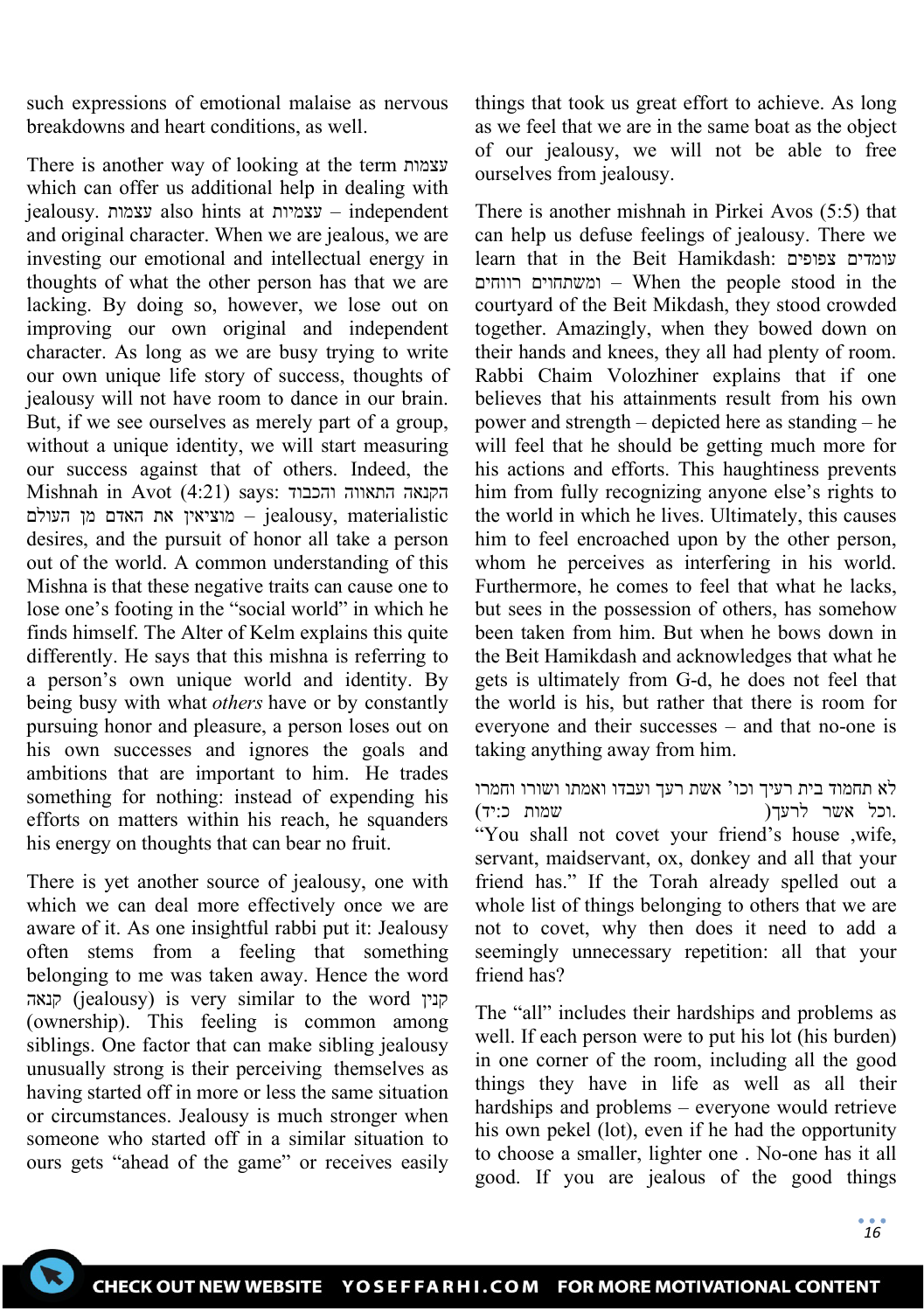someone else has in life, keep in mind that you are overlooking the difficulties that go along with them. Indeed, we are sometimes jealous of the other person's spiritual or monetary wealth, and ask ourselves why we, also, do not have their success. But we fail to take into account all the hours of work, tension, risks, sacrifices etc. that the one we are jealous of went through.

## **DEFUSING DISPUTES**

Of course, having differences of opinion with a spouse is not necessarily a bad thing. Rabbi Akiva Eiger, for example, would have long discussions – even disagreements – with his beloved wife about life values and principles. Through them, he benefited by sharpening and clarifying his own views. After her passing, he mourned her greatly.

If disagreements and disputes can have a positive role to play in Jewish life, how are we to know which ones are productive, and which ones to stay away from? Indeed, how can we turn our differences of opinion and opposite points of view into something that is actually positive and productive? The secret of serenity is to be found in Pirkei Avot:

Any disagreement that is שמים לשם) for the sake of Heaven) will endure – but if it is not שמים לשם , it will not. What is a disagreement that is שמים לשם ? – one like that of Hillel and Shamai. What is a disagreement that is not שמים לשם – ? one like that of Korach and all his followers. (5:17)

As the Bartenurah explains, the disagreement between Hillel and Shamai was for the purpose of gaining knowledge of the truth – which they ultimately achieved. In contrast, Korach's dispute with Moshe was an attempt to attain honor and power. In the end, it backfired, causing the opposite of the desired effect. Awareness of these two very different motives can help us when we analyze any dispute, as we shall soon see.

Korach approached Moshe with the following two questions: How can it be that an all blue (tchelet), four cornered garment still needs to have tzitzit (tchelet strings)? How can a room filled with Torah scrolls need a mezuzah on the door, if the Torah scrolls themselves contain the parshiot of the mezuzah? Korach tried to use the power of these two questions to undermine Moshe's credibility in

the eyes of the nation. Let us try to appreciate why Moshe did not feel that he should answer these questions. Moshe understood that they were not really intended as questions, but rather as a restatement and paraphrasing of Korach's basic כל העם כולם קדושים ולמה תתנשאו על קהל ' " :argument ה " – all of G-d's Nation are holy, so why are you (Moshe and Aharon) behaving self-importantly over G-d's Nation? The questions about the tzizit and the mezuzah are expressions of the same perspective: Does a nation where everyone is so high and close to G-d on a personal level need a representative of G-d?

As noted above, there are two types of disagreements. One type of disagreement is where the two parties are arguing to clarify a subject, all the while showing mutual respect and not allowing self-pride to get in the way. This type of disagreement has great value, because it helps us clarify things that are important to us. The more important the subject, the more synergy is created. This is how Shamai and Hillel, who loved each other very much, would argue heatedly over Torah subjects that they valued more than anything on earth. Today, yeshiva study partners attempt to reenact these disagreements while in the Beit Medrash – without mixing in any self-pride or personal element. But if the ego is unleashed by one chevruta, the other one may quickly become defensive – and sometimes even offensive.

Korach's questions were more about the validity of Moshe than about the matters Korach was ostensibly addressing. Moshe felt the ulterior motives behind the questions, and realized that if he answered them, other questions would quickly surface in their place. When ego is at stake in a disagreement, the matter being discussed does not endure, because clarification can not be achieved.